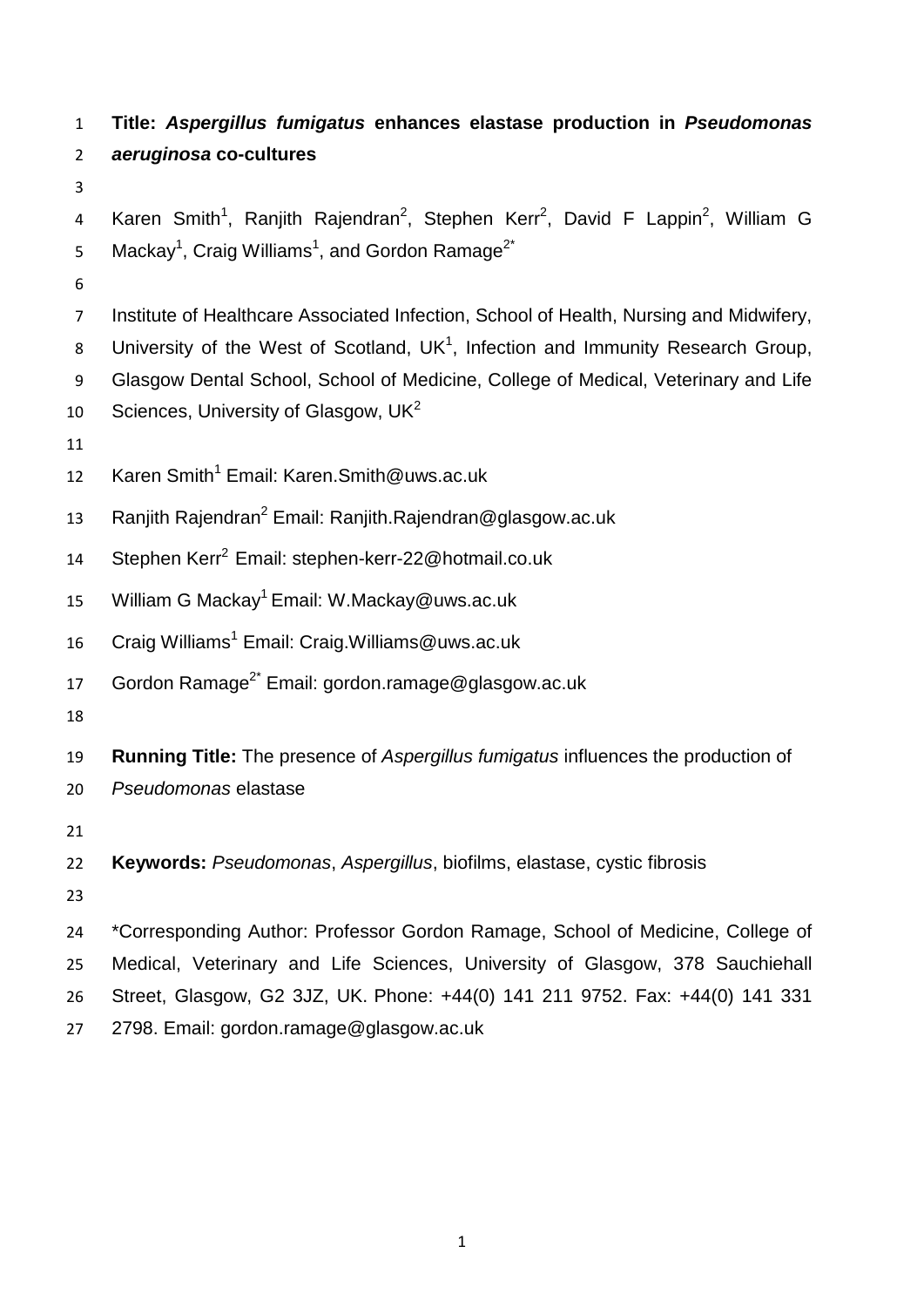## **Abstract**

 In the cystic fibrosis (CF) lung the presence of bacteria and fungi in the airways promotes an inflammatory response causing progressive lung damage, ultimately leading to high rates of morbidity and mortality. We hypothesised that polymicrobial interactions play an important role in promoting airway pathogenesis. We therefore examined the interplay between the most commonly isolated bacterial CF pathogen *Pseudomonas aeruginosa,* and the most prevalent filamentous fungi, *Aspergillus fumigatus,* to test this. Co-culture experiments showed that in the presence of *A. fumigatus* the production of *P. aeruginosa* elastase was enhanced. This was confirmed by the presence of zones of clearance on Elastin-Congo Red (ECR) agar, which was identified as elastase by mass spectrometry. When *P. aeruginosa* were grown in a co-culture model with mature *A. fumigatus* biofilms, 60% of isolates produced significantly more elastase in the presence of the filamentous fungi than in its absence (p<0.05). The expression of *lasB* also increased when *P. aeruginosa* isolates PA01 and PA14 were grown in co-culture with *A. fumigatus*. Supernatants from co-culture experiments were also significantly toxic to a human lung epithelial cell line (19-38% cell cytotoxicity) in comparison to supernatants from *P. aeruginosa* only cultures (p<0.0001). Here we report that *P. aeruginosa* cytotoxic elastase is enhanced in the presence of the filamentous fungi *A. fumigatus,* suggesting that this 47 may have a role to play in the damaging pathology associated with the lung tissue in this disease. This indicates that patients who have a co-colonisation with these two organisms may have a poorer prognosis.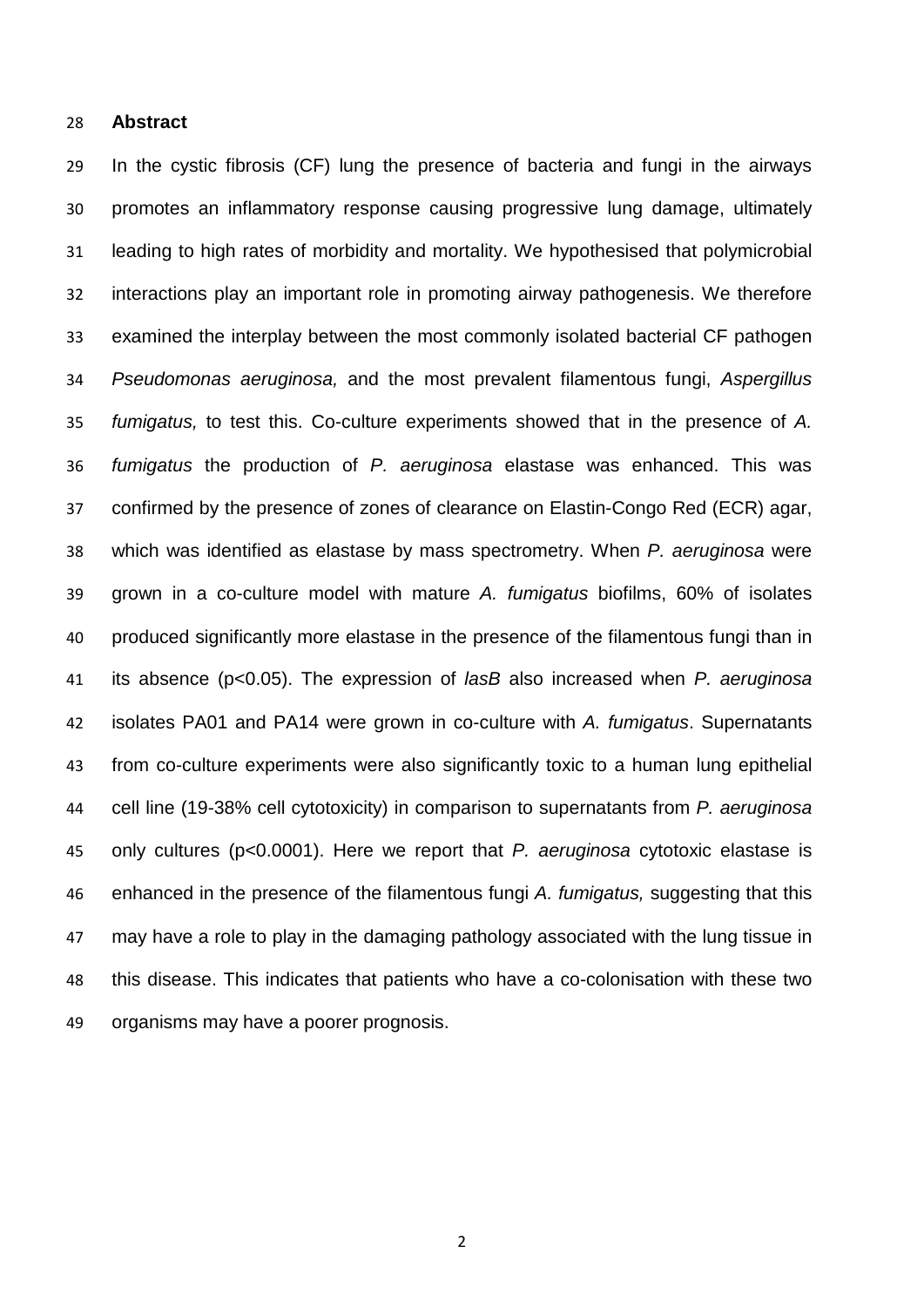## **Introduction**

 There is a growing awareness of the importance of polymicrobial infections to human 52 health.<sup>1</sup> An inclusive view that infectious agents do not act independently, but influence disease pathology as a result of interactions with other organisms and components of the host immune response, is contributing to the better understanding 55 of microbial disease.<sup>2</sup> In the case of patients with cystic fibrosis (CF), it has been widely accepted that the altered ion transport associated with this disease gives rise to a viscous pulmonary mucous layer and impaired ciliary clearance, which compromises the host immune response and permits polymicrobial colonisation of the lungs.<sup>3</sup> Common opportunistic pathogens that infect the CF lungs, as identified by traditional culture methods from sputum samples, include *Staphylococcus aureus*, 61 Haemophilus influenza, Pseudomonas aeruginosa and Burkholderia species.<sup>4,5</sup> The most commonly isolated pathogen is *P. aeruginosa*, which has been reported to 63 colonise the airways of up to  $75%$  of adult patients with  $CF.<sup>6</sup>$  However, recent advances in culture-independent, deep-sequencing technologies have revealed that the microbiome of the CF lung is much richer than previously appreciated comprising of a diverse range of bacterial and fungal pathogens, 7-9 of which *Aspergillus*  67 fumigatus is the most prevalent filamentous fungi.<sup>10</sup> The propensity for chronic infection is aided further by polymicrobial biofilm formation, which protects the 69 encased cells from antimicrobial therapy and the host immune response.<sup>11</sup> In addition, direct physical contact between organisms or indirect molecular signalling within the biofilm may influence microbial pathogenicity, which in turn could affect the 72 disease outcome.<sup>12,13</sup>

 CF airway disease is characterised by periods of stability punctuated by acute exacerbations. These are typified by decreased lung function, changes in cough,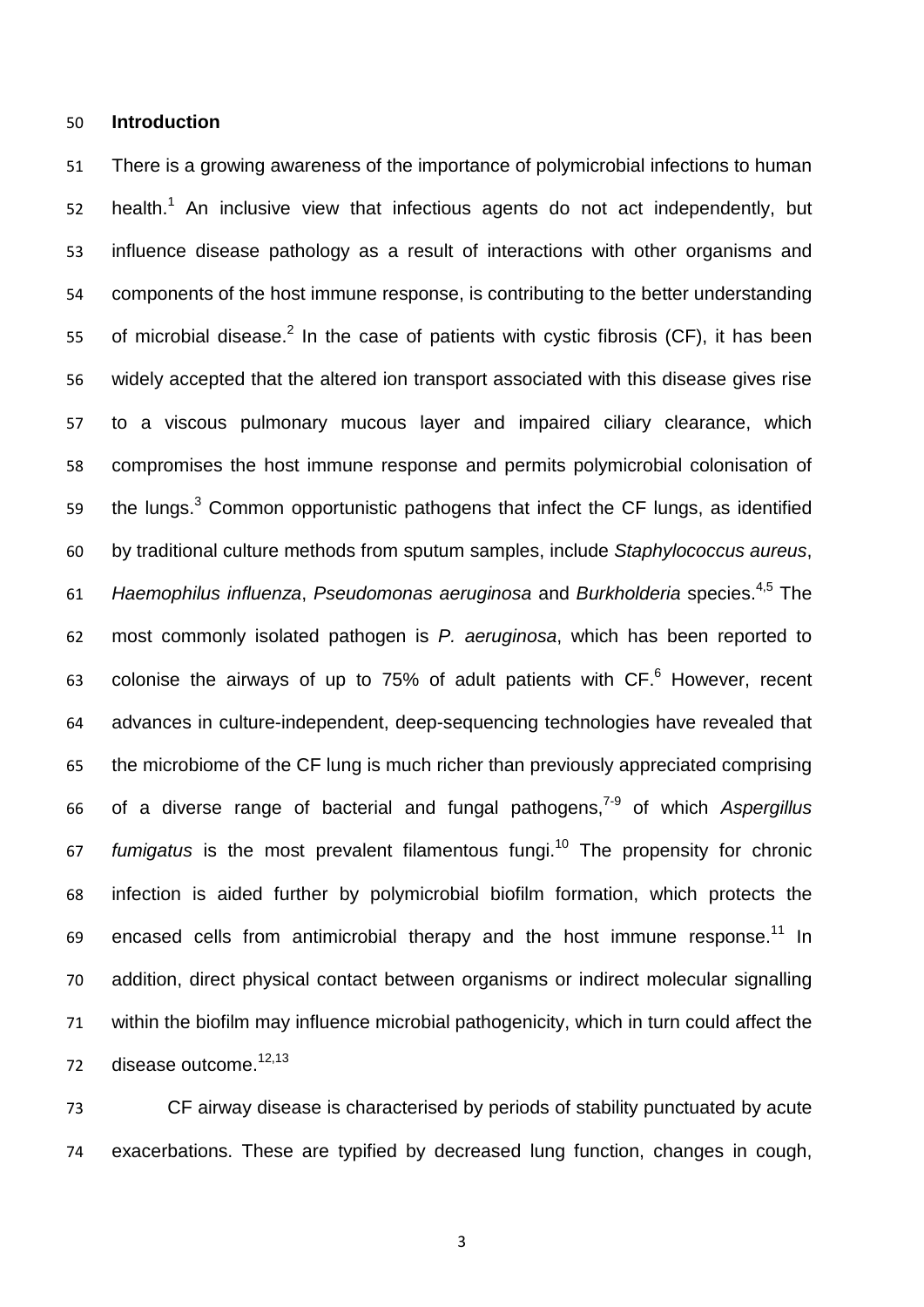75 sputum production, decreased energy levels and weight loss.<sup>14</sup> The ensuing inflammatory response causes progressive lung damage and is the primary cause of 77 CF morbidity and mortality.<sup>15</sup> The microbes present in the lower airways promote this disease pathology, and a major contributing factor to *P. aeruginosa* virulence is attributed to the production of secreted virulence factors. These include exotoxin A, 80 exoenzyme S, phospholipase C, alkaline protease, LasA, and elastase.<sup>16</sup> *Pseudomonas* elastase is a metalloprotease, which is thought to damage host tissues through hydrolysis of the proteins of the extracellular matrix (elastin and collagen) and by attacking intercellular tight junction proteins and breaching epithelial 84 barriers.<sup>17</sup> Elastase also has the ability to degrade numerous components of the innate and adaptive immune response, including lysozyme and proteins involved in 86 the opsonisation of pathogens.<sup>18-21</sup>

 The interplay between the pathogens residing in the lung may be responsible for the acute exacerbations associated with CF, where the balance is tipped towards 89 an environment with excess inflammatory, oxidative and proteolytic activity.<sup>22</sup> In fact, it has been reported that the lung function in patients co-infected with *A. fumigatus*  91 and *P. aeruginosa* has been shown to decline,<sup>12</sup> a phenomenon that has also been 92 shown with *Candida spp* and *P. aeruginosa* in the CF lung.<sup>14</sup> Therefore, we hypothesised that the interactions between these two organisms positively influences virulence factor production by *P. aeruginosa*. In this study we examined the relationship between the presence of *A. fumigatus* and the production of the key virulence factor, elastase, by *P. aeruginosa*. Determining the interactions between these two important organisms may result in new therapeutic strategies and improve the prognosis for patients with CF.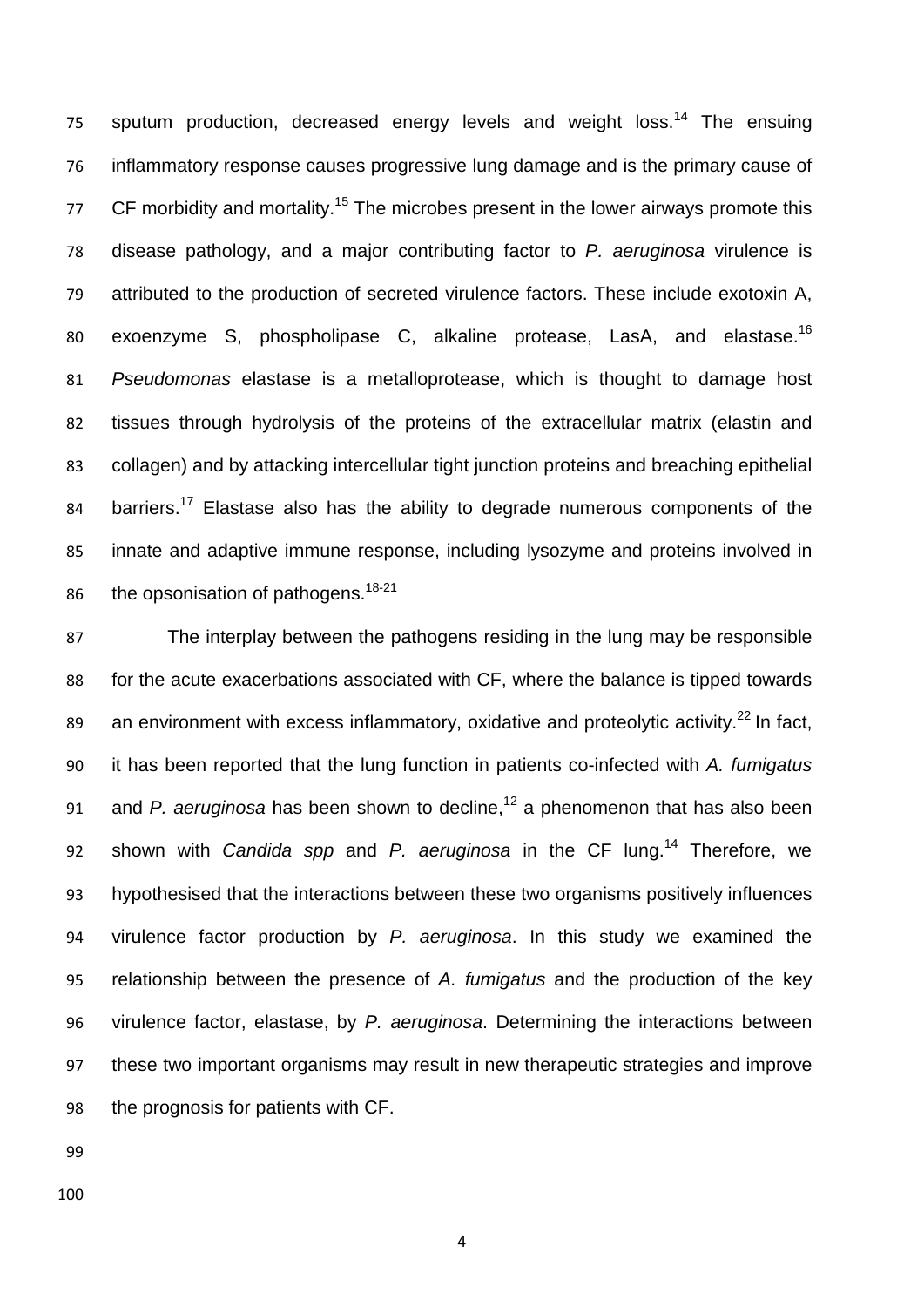#### **Materials and Methods**

# **Microbial isolates and growth conditions**

 The laboratory strains of *P. aeruginosa* PA01 and PA14 were used along with two mucoid and non-mucoid clinical isolate pairs (a mucoid and a non-mucoid variant of 72707 and a mucoid and a non-mucoid variant of 64531) collected from children with CF (Royal Hospital for Sick Children, Glasgow), and two environmental strains of *P. aeruginosa* (DSM-6279 and DSM-8924), isolated from sewage and water respectively (DSMZ, Braunschweig, Germany). All strains were stored in Microbank vials (Pro-Lab Diagnostics, Cheshire, UK) at -80°C until required. *P. aeruginosa* isolates were sub-cultured from frozen stocks on Luria broth (LB) agar plates and grown in liquid culture in L-broth. The *A. fumigatus* isolate Af293 (MYA-4609, ATCC, Teddington, UK) was selected for this study and was cultured from frozen stocks on Sabouraud's dextrose (SAB) agar (Sigma-Aldrich, Dorset, UK) at 37°C for 72 h at which point the SAB agar was washed with 5 ml of sterile PBS containing 0.025% 115 (v/v) Tween 20 to harvest the conidia. A stock solution of 1 x  $10^8$  conidia/ml was 116 prepared in PBS and stored at 4°C for use in experiments.

## *P. aeruginosa* **and** *A. fumigatus* **agar plate interaction assay**

 To investigate the interactions between *P. aeruginosa* and *A. fumigatus*, two sterile 6 mm Whatman filter discs (Thermo Fisher Scientific, Loughborough, UK) were added at three different spacing distances (5, 10 and 20mm apart) to SAB agar plates. A 5µl volume of an overnight *P. aeruginosa* culture, adjusted in PBS to 1 x 10<sup>5</sup> cfu/ml, was added to one of the filter paper discs and a 5µl volume of *A. fumigatus,* 124 standardised in PBS to 1 x  $10^5$  conidia/ml, was added to the other disc on each plate. The plates were incubated at 37°C and examined after 24 and 48 h to assess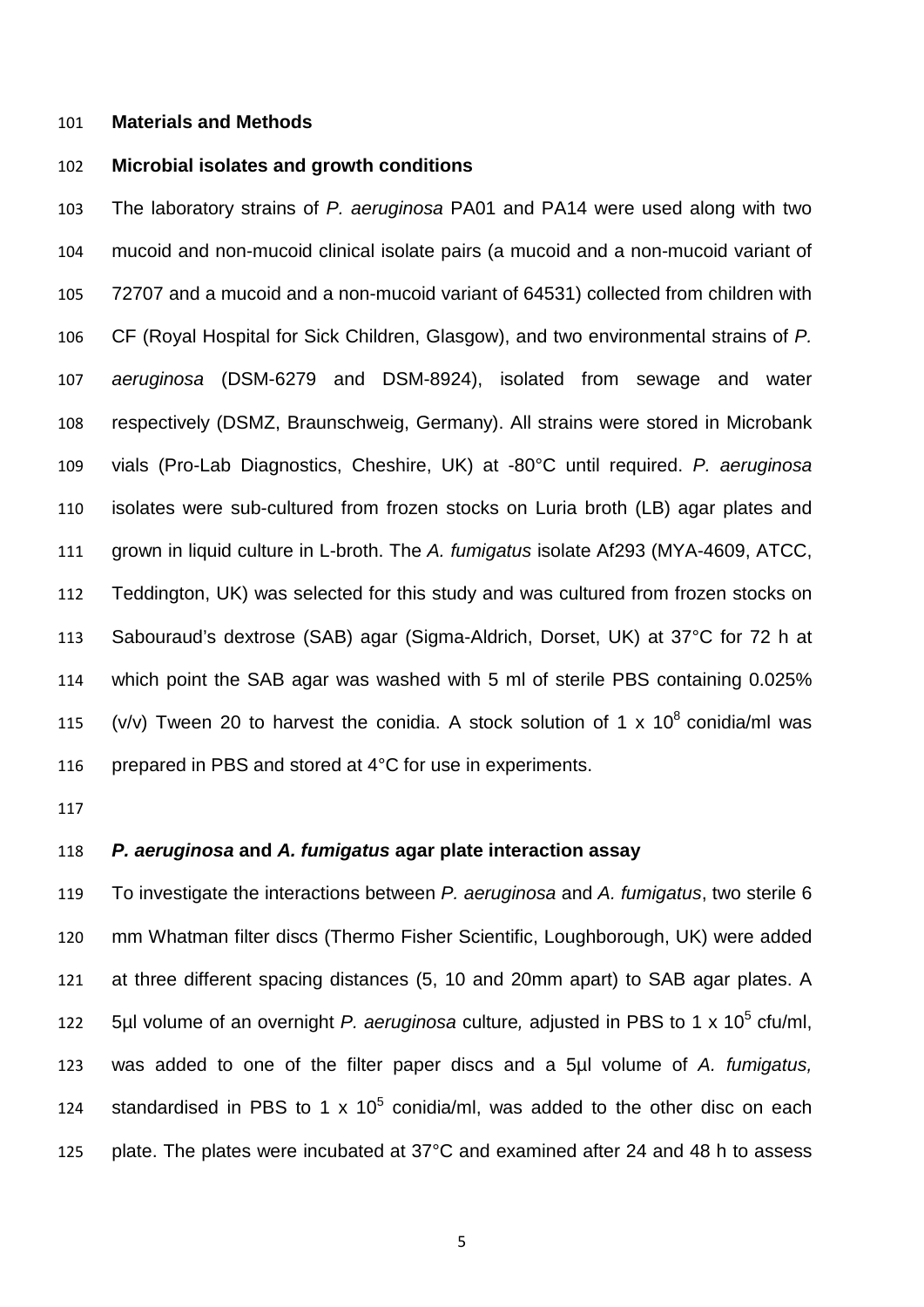whether growth of either isolate was inhibited. This experiment was performed with *A. fumigatus* Af293 and all *P. aeruginosa* isolates included in this study. Assays were performed in triplicate and repeated on at least one further occasion.

# **Elastase-Congo Red agar plate assay**

 To assess if the *P. aeruginosa* virulence factor elastase had a role to play in the inhibition of the growth of *A. fumigatus*, a stock solution of 20 mg/ml Elastin-Congo Red (ECR) (Sigma-Aldrich, UK) solution was prepared in 0.1mM Tris-HCl (pH 8.0) and this was added to molten LB agar to give a final concentration per plate of mg/ml (modified from a previously published method).<sup>23,24</sup> Two 6mm Whatman filter discs at spacing configurations of 5, 10 and 20mm apart were inoculated with 5µl of *P. aeruginosa* (1 x 10<sup>5</sup> cfu/ml) and 5ul *A. fumigatus* (1 x 10<sup>5</sup> conidia/ml), as described previously. The plates were incubated at 37°C for 24 h, following which they were examined for zones of clearing around the filter paper discs. This assay was performed with *A. fumigatus* Af293 and all *P. aeruginosa* isolates included in this study. Controls of *P. aeruginosa* only with 5µl of PBS instead of *A. fumigatus* on the adjacent disc were included in every experiment. Assays were performed in triplicate.

# **Protein isolation and identification**

 Total excreted protein was isolated from *P. aeruginosa* following a method adapted 147 from a previously published method.<sup>25</sup> Briefly, isolate PA01 was grown at 37°C on twenty filter paper discs on ECR agar (LB agar/10mg/ml ECR) for 48 h, as described above. Following incubation, the agar was excised from the zones of clearing and suspended in 10ml of sterile deionised water for 72 h at 4°C to allow the protein to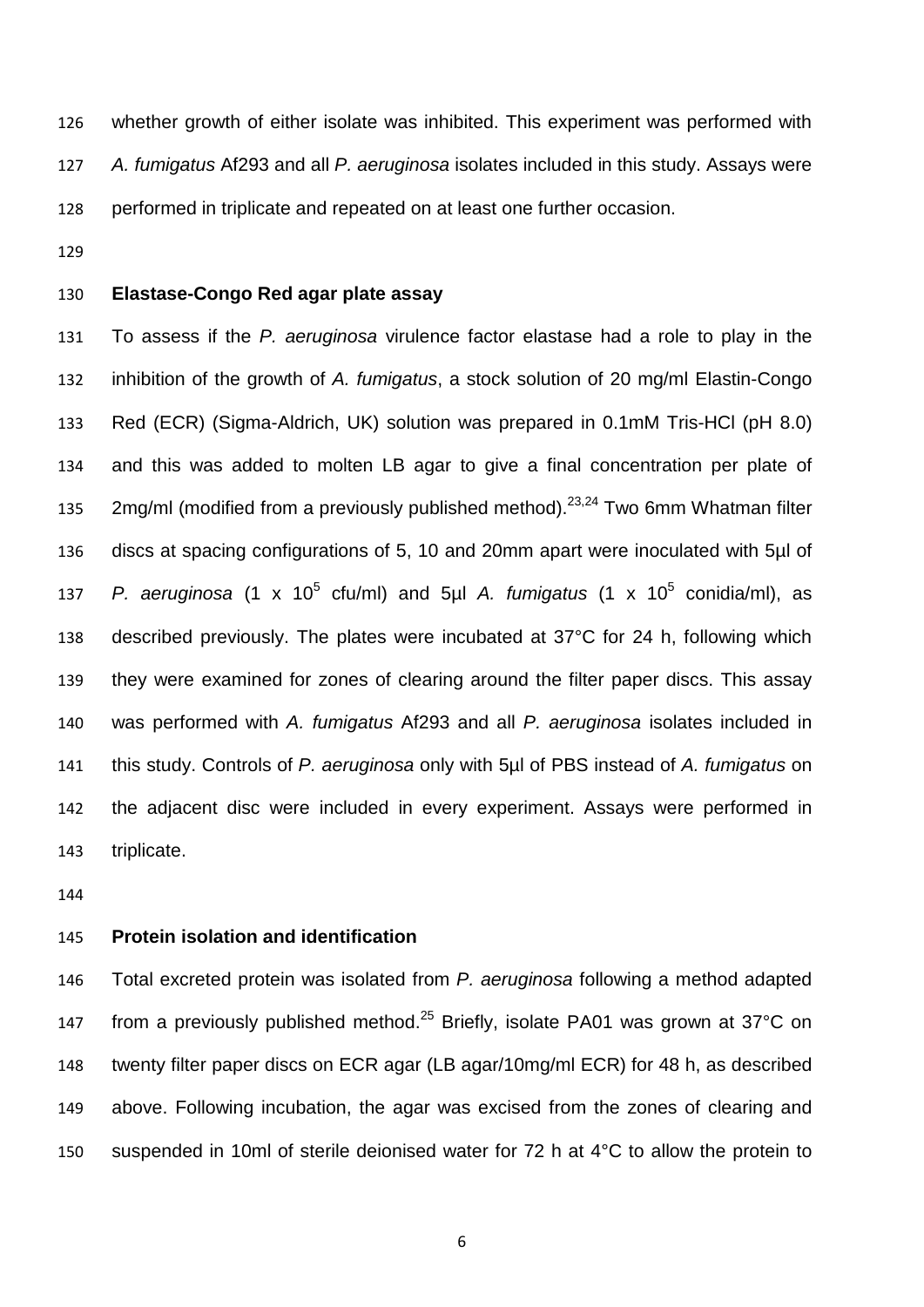diffuse into solution. This was then filtered (0.2µm filter) to remove bacterial cells, an equal volume of 100% trichloroacetic acid was added and incubated for 2 h at 4°C. The protein solution was centrifuged at 13,000 rpm for 1 h at room temperature, the pellet was then washed with acetone, centrifuged again for 10 min and re-suspended in 100µL of deionized water. To determine whether the isolated protein sample contained elastase, 5µl was spotted in triplicate onto an LB-ECR agar plate and incubated at 37°C for 24 h.

 Peptides in the sample were separated by polyacrylamide gel electrophoresis on 1 mm NuPAGE 10% Bis-Tris gels using a BenchMark™ protein ladder (molecular weight (MW) 10-222kDa) (both Life Technologies, Paisley, UK) according to manufacturers' instructions. Proteins were silver stained to allow them to be identified using the SilverQuest™ Silver Staining Kit (Life Technologies). A protein band corresponding to the MW of elastase was identified and excised from the gel. The protein was then identified by the Glasgow Polyomics Facility (University of Glasgow). Briefly, peptides were solubilised in 0.5% formic acid and fractionated on a nanoflow uHPLC system (UltiMate™ RSLCnano, Thermo Scientific) before online analysis by electrospray ionisation (ESI) mass spectrometry on an Amazon ion trap MS/MS (Bruker Daltonics, Coventry, UK). Peptide separation was performed on a Pepmap C18 reversed phase column (Dionex/LC Packings, Thermo Scientific), using a 5 - 85% v/v acetonitrile gradient (in 0.5% v/v formic acid) run over 45 min at a flow rate of 0.2 µl/min. Mass spectrometric (MS) analysis was performed using a continuous duty cycle of survey MS scan followed by up to ten MS/MS analyses of the most abundant peptides, choosing the most intense multiply charged ions with dynamic exclusion for 120 s. The Matrix Science Mascot Daemon server (v2.1.06)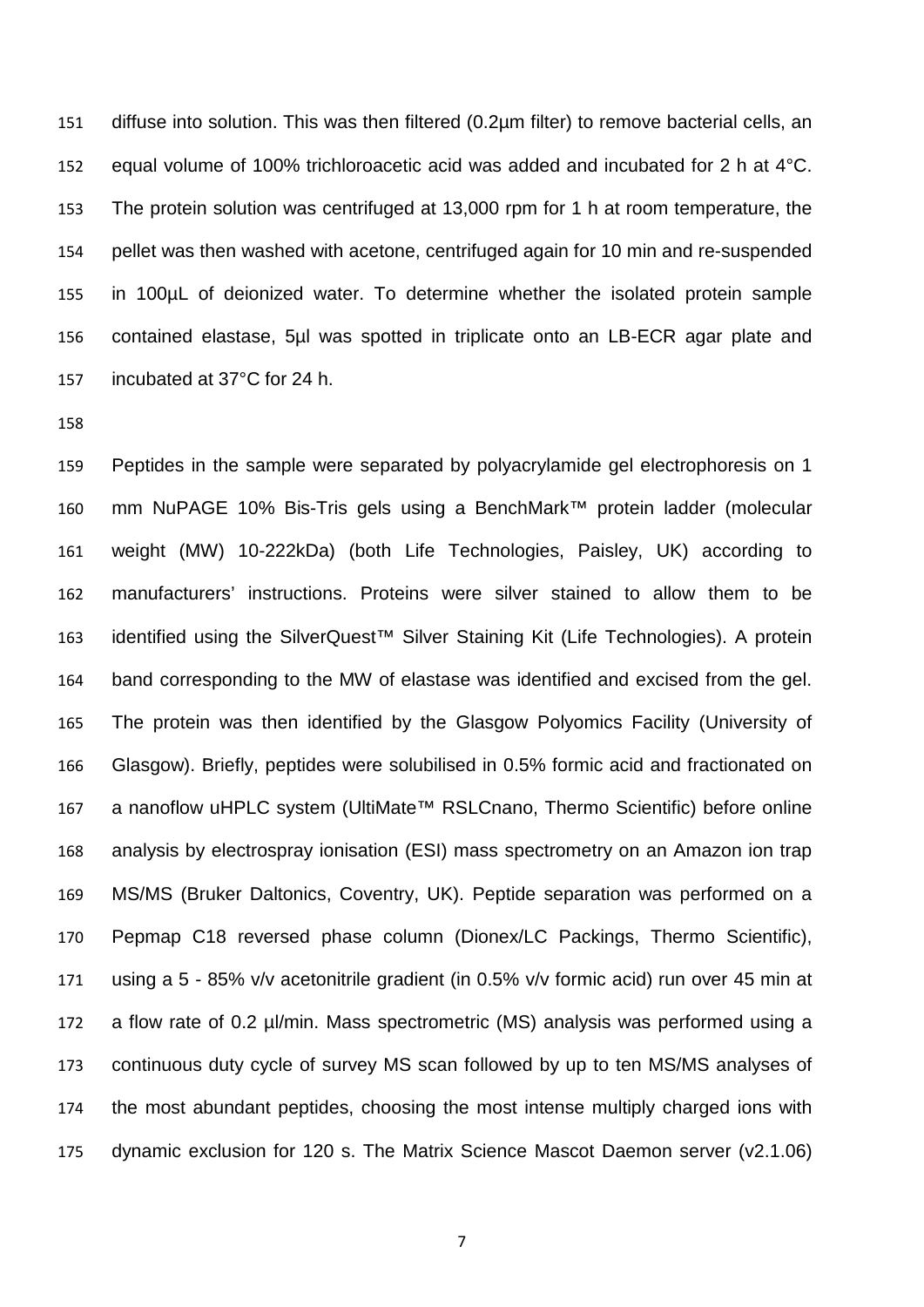was used to search for matches to peptide sequences on the NCBI Genbank database.

# *P. aeruginosa* **and** *A. fumigatus* **co-culture model**

 A suspension of *A. fumigatus* Af293 conidia was prepared from refrigerated stocks to 181 give a final concentration of 1 x 10<sup>5</sup> per ml in RPMI-1640 media (Sigma-Aldrich, UK). A 1ml volume of this suspension was added to the wells of a 12-well flat bottom 183 tissue culture plate and incubated for 24 h at 37°C to form mature fungal biofilms.<sup>26</sup> Following incubation, the biofilms were rinsed twice with PBS to remove loosely attached cells. *A. fumigatus* has the ability to produce low levels of elastase therefore, for the purpose of this assay to detect only elastase produced by *P. aeruginosa*, the *A. fumigatus* biofilms were treated with 1ml of 100% methanol for 30 min to kill the biofilm-associated cells. Overnight cultures of all *P. aeruginosa* isolates 189 were grown in 10ml of LB at 37°C and 180 rpm and adjusted to 1 x 10 $<sup>5</sup>$  cfu/ml with</sup> LB. The bacterial suspensions were added to the *A. fumigatus* biofilms and incubated at 37°C for 24 h. Control cultures of *P. aeruginosa* only and *A. fumigatus* biofilms only were included in each assay. All co-culture conditions were performed in triplicate and repeated on two further occasions. Following incubation the supernatants were collected from each well and filtered using a 0.2µm filter unit (Millipore, UK) to remove bacterial or fungal cells. The filtered supernatants were then stored at 4°C until use in the elastase activity assay.

# **Elastase activity assay**

 A 100µl volume of ECR stock (20 mg/ml in 0.1 mM Tris-HCl buffer [pH 8.0]) was added to each well of a round bottom 96-well plate. To this, 100µl of *P. aeruginosa*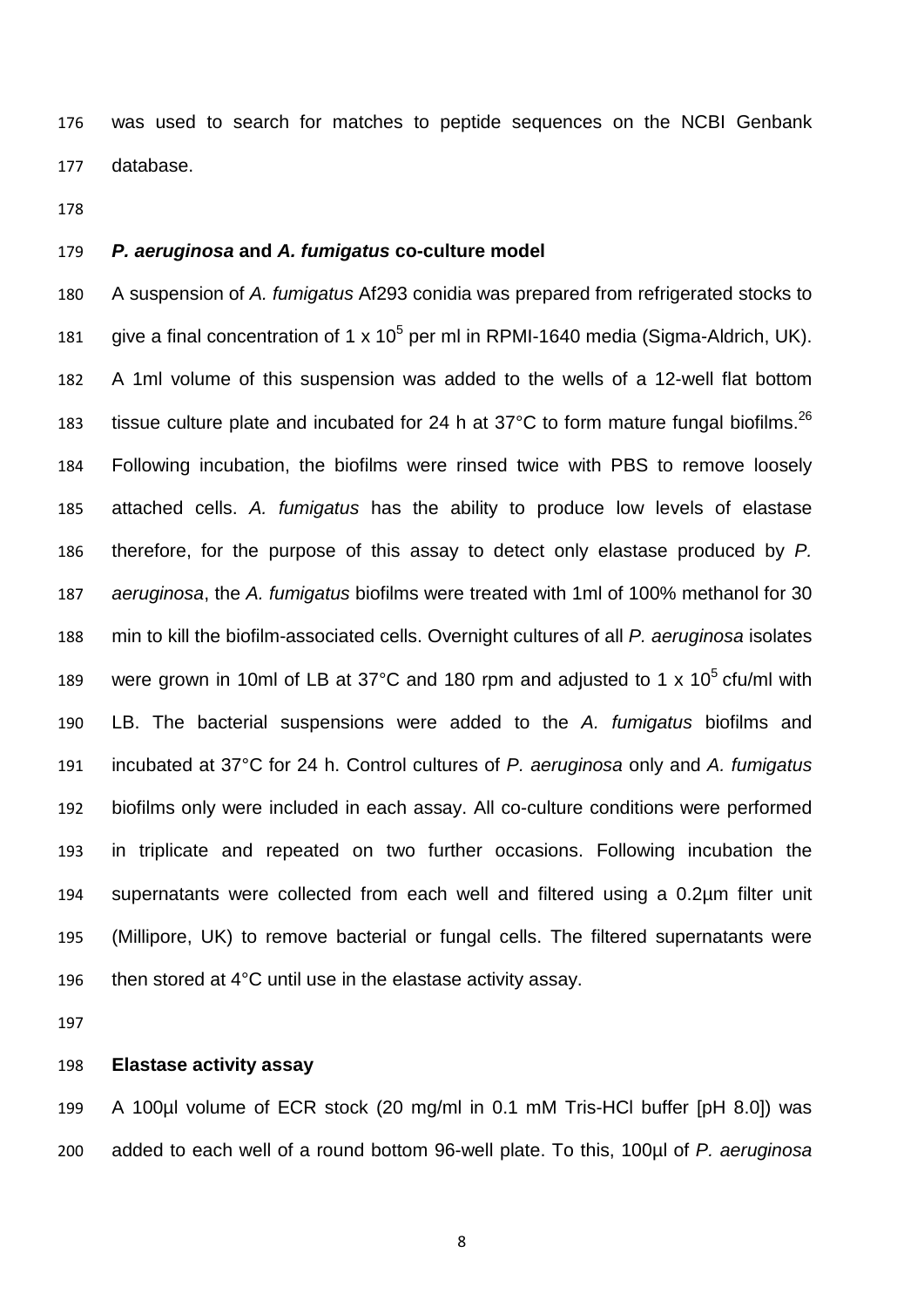supernatant was added to give a final well concentration of 10mg/ml ECR and the 202 plate was incubated for 6 h at  $37^{\circ}$ C and 250 rpm.<sup>24</sup> A dilution series of porcine elastase (Sigma-Aldrich), from 64µg/ml to 0.125µg/ml, was prepared in sterile water and added to each plate, to construct a standard curve. Following incubation, the sample in each well was re-suspended by pipetting and the plate was centrifuged for 3 min at 500 rpm to pellet the undigested ECR and allow 100µl of each supernatant to be transferred to a 96-well flat bottom plate. The absorbance of each sample was read at 495nm on a FLUOstar Omega plate reader (BMG Labtech). The standard curve was plotted to show the concentration of elastase versus activity and this allowed the concentration of elastase present in each *P. aeruginosa* supernatant sample to be calculated.

# **Detection of** *lasB* **expression under co-culture conditions by RT-PCR**

 RNA was extracted from *P. aeruginosa* isolates PA14 and PA01 grown on filter paper discs from the agar plate co-culture proximity assay and from the biofilm co- culture experiments. To extract RNA from the cells grown on the filter paper discs, each disc was placed in 1ml of RNA Protect (Qiagen, Crawley, UK) and sonicated for 5 min in a water bath then vortexed for 10 s to remove bacterial cells from the surface. The cells were pelleted by centrifugation at 10,000 rpm for 5 min and the RNA Protect solution was removed. Cells were lysed using 200µl lysozyme at 1mg/ml in TE buffer and RNA was extracted from cells using the RNeasy mini kit (Qiagen) following the manufacturers' instructions. For *P. aeruginosa* cells grown in liquid culture with *A. fumigatus* biofilms, following incubation the *P. aeruginosa* cells were centrifuged at 10,000 rpm for 5 min and the cell pellet was resuspended in 1ml of RNA Protect for 5 min. Cells were re-centrifuged and the RNA Protect was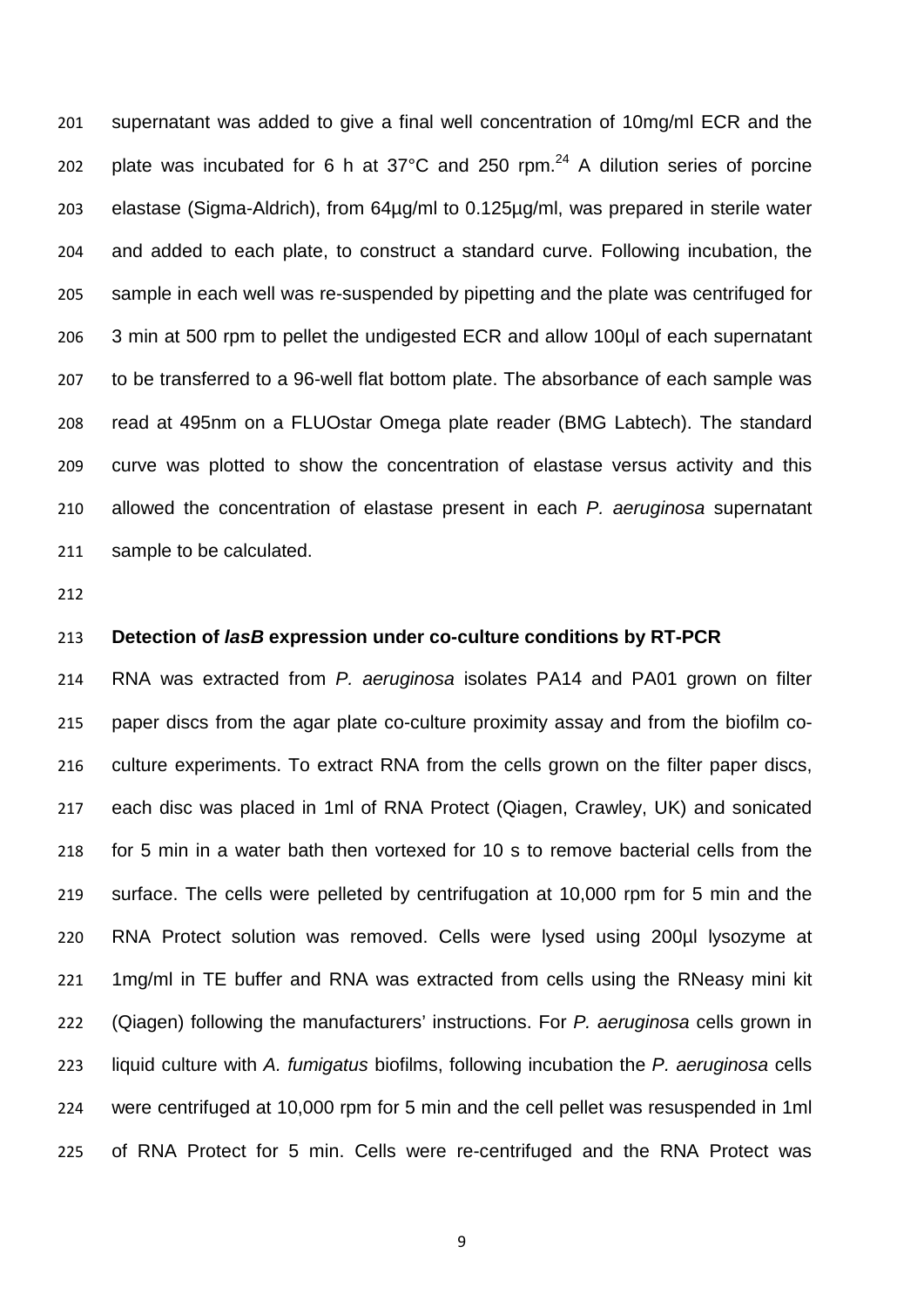removed. The cell pellet was then treated with lysozyme solution and RNA was extracted using the RNeasy mini kit as above. RNA quantity and integrity was assessed using the NanoDrop 1000 Spectrophotometer (Thermo Scientific).

 From each sample, 300ng of RNA was converted to cDNA using the High-Capacity RNA-to-cDNA™ Kit (Applied Biosystems, Paisley, UK) following the manufacturers' instructions. Real time quantitative PCR reactions were set up in a MicroAmp™ Fast Optical 96-Well Reaction Plate (Applied Biosystems) and contained 10µl of Fast SYBR® Green Master Mix (Applied Biosystems), 1µl of forward and 1µl of reverse primer at a concentration of 10 µM (primers for target gene *lasB* (this study); lasB-F' TGATCGGCTACGACATCAAG, lasB-R' ATTGGCCAACAGGTAGAACG or the  $internal$  control 237 internal control rpoD,<sup>27</sup> rpoD-F' GGGCGAAGAAGGAAATGGTC, rpoD-R' CAGGTGGCGTAGGTGGAGAA), 2µl of cDNA for each sample (final concentration of 100ng) and 6µl of molecular grade water, to give a total reaction volume of 20µl. The reactions were performed on an One Step Plus instrument (Applied Biosystems) using the conditions; on step of 95°C for 20 sec, then 40 cycles of 95°C for 3 sec and 60°C for 30 sec. Melting curve analysis displayed a single specific product was observed for each primer pair. Reactions were performed in triplicate and repeated on one further occasion. Gene expression was calculated using the ∆ΔCt method where the expression of *lasB* was normalised to the housekeeping gene *rpoD*.

# **The effect of co-culture supernatants on human lung epithelial cells**

 The human lung adenocarcinoma epithelial cell line A549 was used to examine the toxicity of the products of *A. fumigatus* and *P. aeruginosa* co-culture on the human host. From stocks stored in liquid nitrogen, A549 epithelial cells were cultured in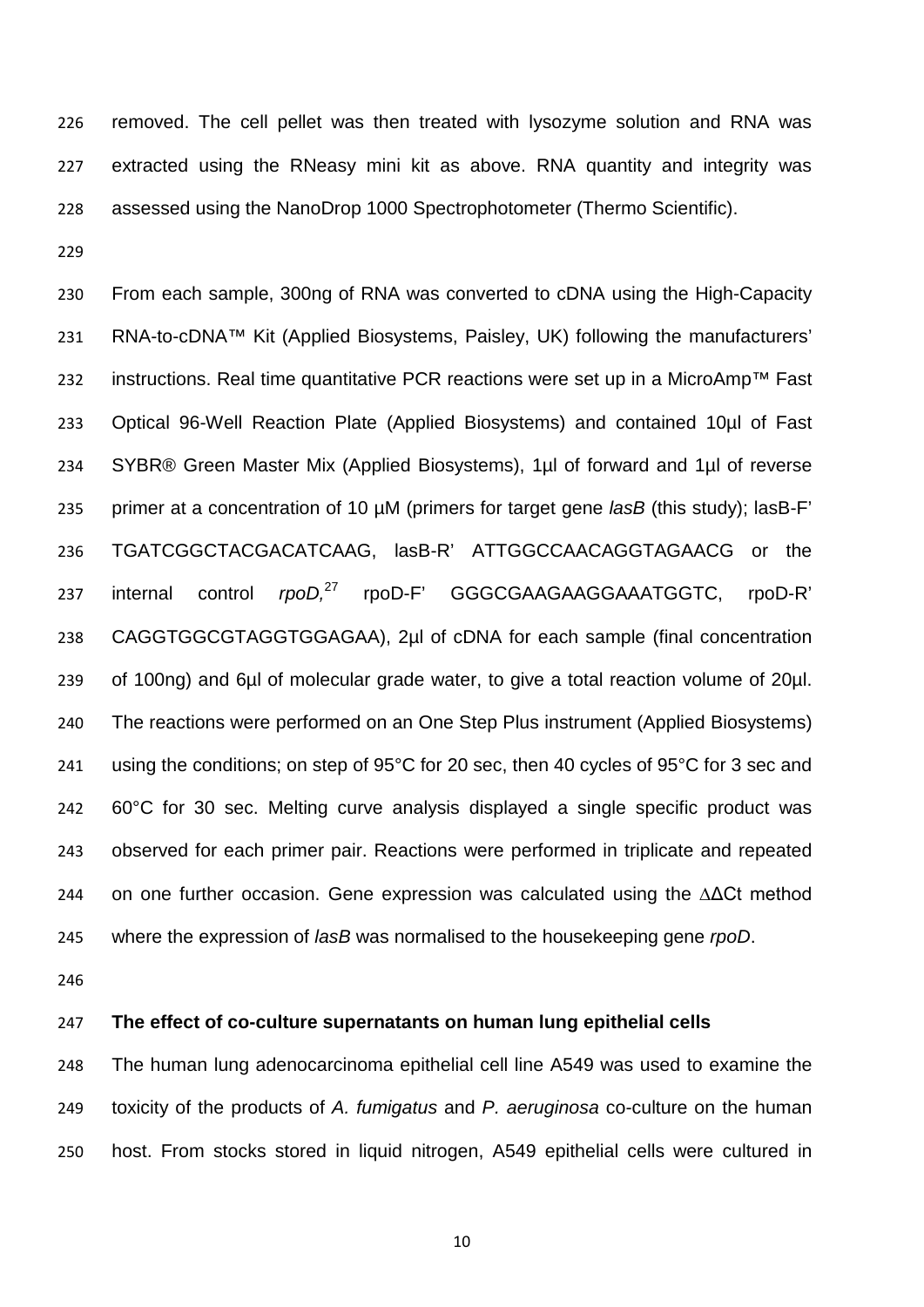Dulbecco's Modified Eagle Medium (DMEM) (Sigma-Aldrich) with 10% Fetal Bovine Serum (FBS) (Sigma-Aldrich) and 1% penicillin-streptomycin solution (x100) (Sigma-253 Aldrich) in a 75cm<sup>2</sup> tissue culture flask (Cellstar, Greiner Bio-One, UK) at 37°C and 254 5% CO<sub>2</sub> to achieve 70-80% confluency and then seeded at a density of 1 x 10<sup>5</sup> cells per well of a 24-well tissue culture plate. Cells were cultured in DMEM + 10% FBS for 24 h and then rinsed twice with sterile PBS. The *P. aeruginosa* filtered supernatants from the 24 h co-culture experiment were diluted 10-fold in cell culture medium and 1ml was added to each well of the tissue culture plate. Each sample was tested in triplicate and on each plate porcine elastase (10µg/ml and 1µg/ml), media only and 1% Triton X-100 (Sigma-Aldrich) were added to triplicate wells as controls (positive elastase control, negative control (live epithelial cells), 100% dead 262 epithelial cells, respectively). Cells were incubated for 4 h at 37 $\degree$ C and 5% CO<sub>2</sub>. The experiment was repeated on one further occasion. Following incubation the A549 cell supernatant from each well was collected and cell cytotoxicity was assessed using the Lactate Dehydrogenase (LDH) Activity Assay Kit (BioVision, Cambridge Biosciences, UK), following the manufacturers' instructions.

## **Statistical Analysis**

 Graph production and statistical analysis were performed using GraphPad Prism (version 4; La Jolla, CA, USA). Un-paired, two-tailed student t-tests were used to measure statistical differences between two independent groups in co-culture experiments, the LDH assay and in gene expression studies. Statistical significance 273 was achieved if  $p < 0.05$ .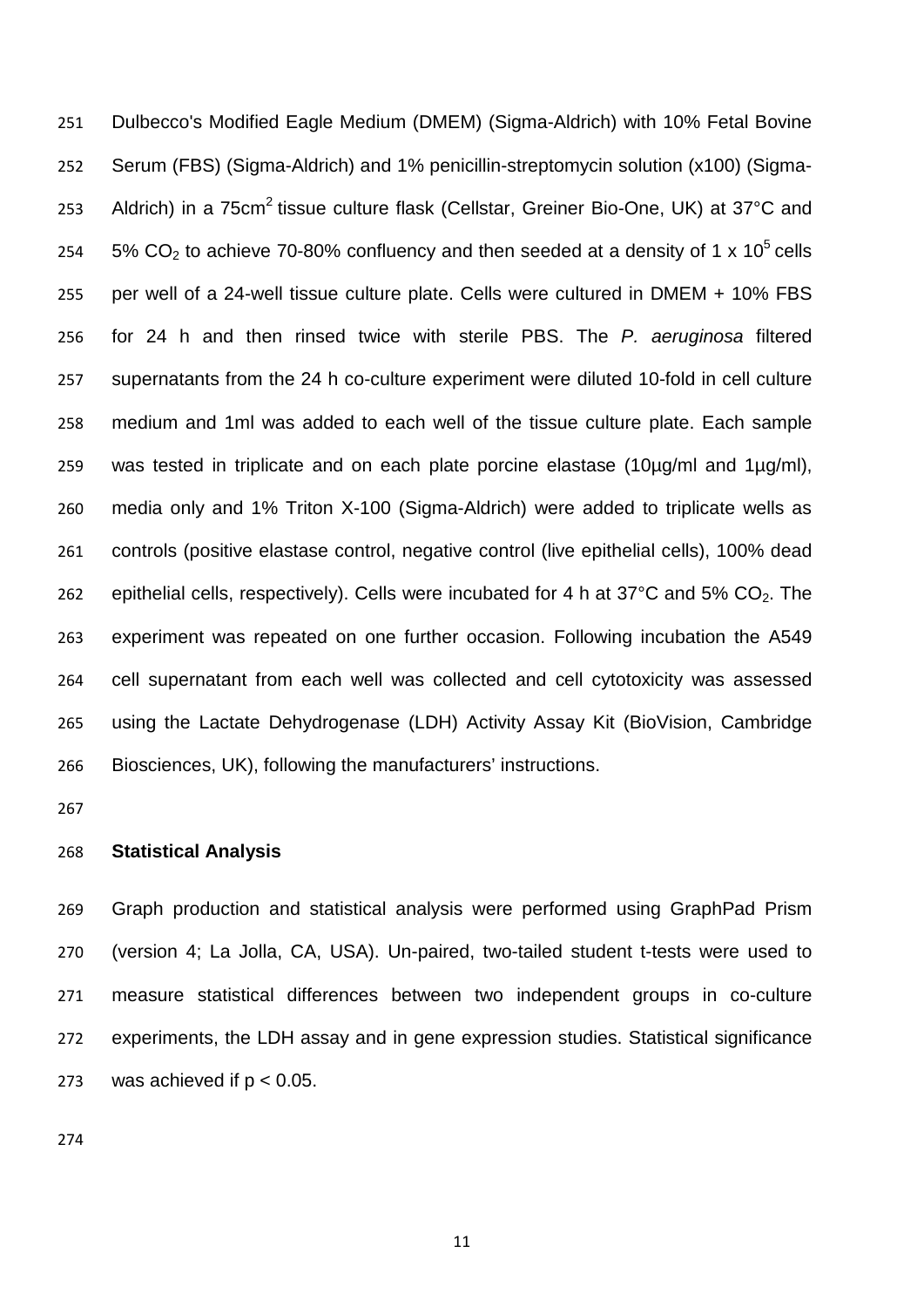#### **Results**

#### *A. fumigatus* **growth is inhibited by** *P. aeruginosa* **on solid agar**

 To investigate the interactions between *P. aeruginosa* and *A. fumigatus* a known concentration of *P. aeruginosa* PA14 and *A. fumigatus* Af293 was used to inoculate filter paper discs in decreasing proximity to each other (5, 10 and 20mm spacing). Following the incubation period, the radial growth pattern of *A. fumigatus* was inhibited in close proximity to the *P. aeruginosa* cells on the discs that were placed at 5 and 10mm apart, (Figure 1Ai, ii). With increasing distance between the filter paper discs (20mm spacing) *A. fumigatus* growth returned to normal (Figure 1Aiii). This phenomenon was observed for *A. fumigatus* using all isolates of *P. aeruginosa* included in this study (PA01, non-mucoid and mucoid clinical isolates (72707 and 64531), and environmental isolates (DSM-6279 and DSM-8924). Interestingly, at the 5mm spacing arrangement the growth of all *P. aeruginosa* isolates also appeared to be slightly reduced by the presence of *A. fumigatus* in comparison to growth of the pseudomonad at 10 and 20mm spacing, suggesting the complex interplay between these two species.

## *P. aeruginosa* **releases an inhibitory protease on solid media**

 Next, to determine whether the inhibition of radial growth was related to a secreted *P. aeruginosa* virulence factor within the SAB agar, we focussed on the metalloprotease elastase, which enables this bacterium to degrade host proteins and those of competing organisms, using an ECR agar plate assay. In the presence of elastase the red-pigmented ECR compound is degraded producing a zone of clearance of approximately 20mm (Figure 1B). Following incubation zones of clearance were observed by all strains of *P. aeruginosa* in the presence of *A.*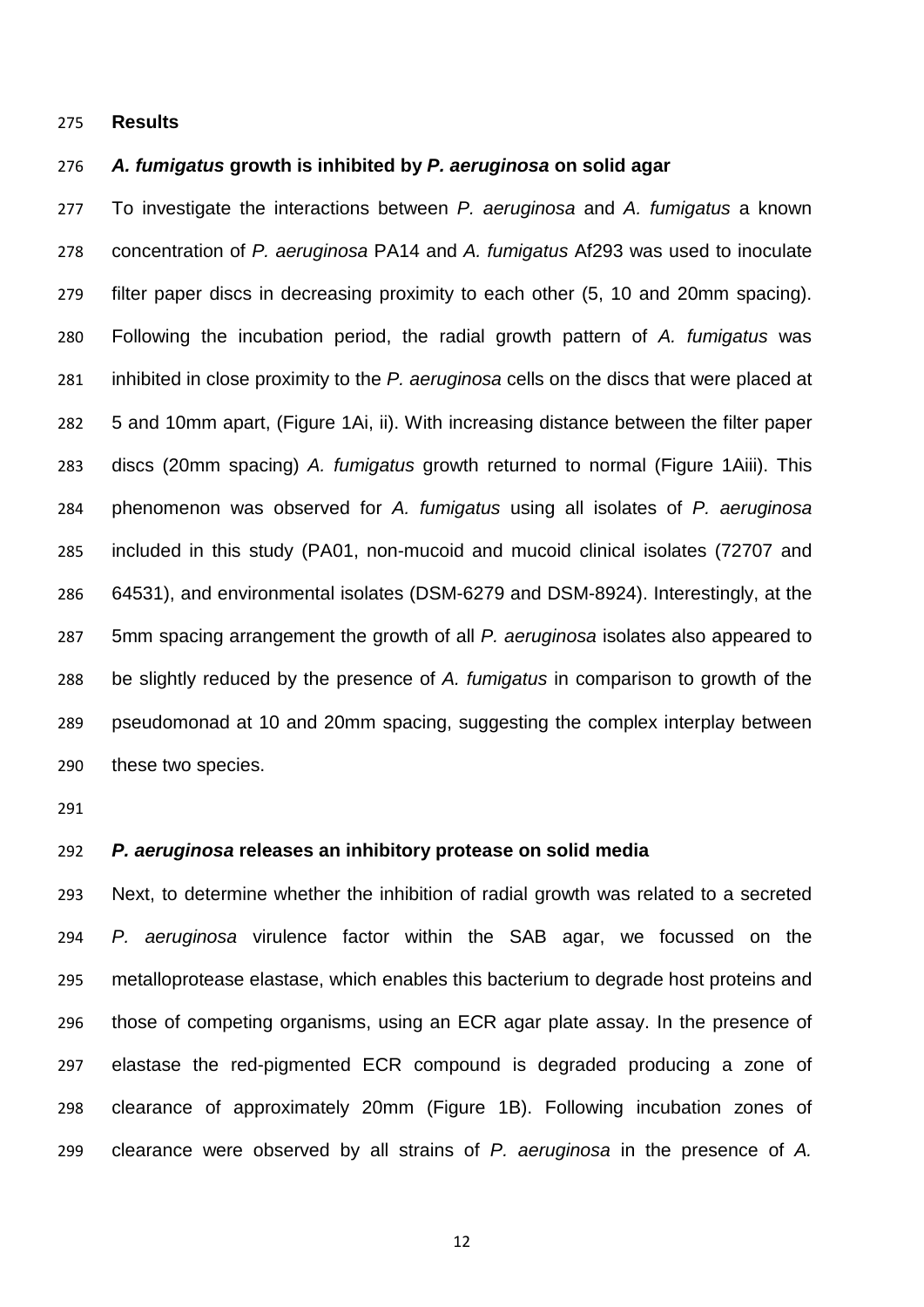*fumigatus* at 5, 10 and 20mm apart. This would suggest that elastase, or a similar metalloprotease, is in fact produced by *P. aeruginosa* in the presence of *A. fumigatus.* The zones of clearance were measured for the 5, 10 and 20mm spacing intervals for all isolates and there was no significant difference in the size of zones produced at each of the distances, for example for isolate PA14 clearance zones measured 20.30, 20.33, 20.87mm, respectively (Figure 1C). The size of zones of clearance produced by all other isolates was similar to PA14 and this data is not shown. Moreover, the *P. aeruginosa*-only control produced a similar sized zone of clearance (20.90mm), suggesting that elastase is produced constitutively and not as a direct result of stimulus from this fungal pathogen. However, this may be due to the diffusion limitations of elastase through the agar and highlights a possible disadvantage of this assay.

## *P. aeruginosa* **releases elastase in solid agar media**

 To confirm the hypothesis that elastase production was responsible for the zone of clearing in the ECR-LB agar assay, the total protein was extracted from the zone of inhibition. A 5µl volume of the protein extract was spotted in triplicate onto an LB- ECR agar plate to determine if it retained activity and zones of clearing were produced. The protein extract was separated by polyacrylamide gel electrophoresis to identify the dominant proteins present. Silver staining revealed that there was principally a large dense negatively stained band on the gel with a molecular weight of approximately 30kDa, which corresponds to the molecular weight of extracellular  $P$ . aeruginosa elastase (33kDa)<sup>28</sup>. This band was excised from the gel and identified by electrospray ionisation (ESI) mass spectrometry on an Amazon ion trap MS. The Matrix Sciences Mascot report produced following a NCBI Genbank database search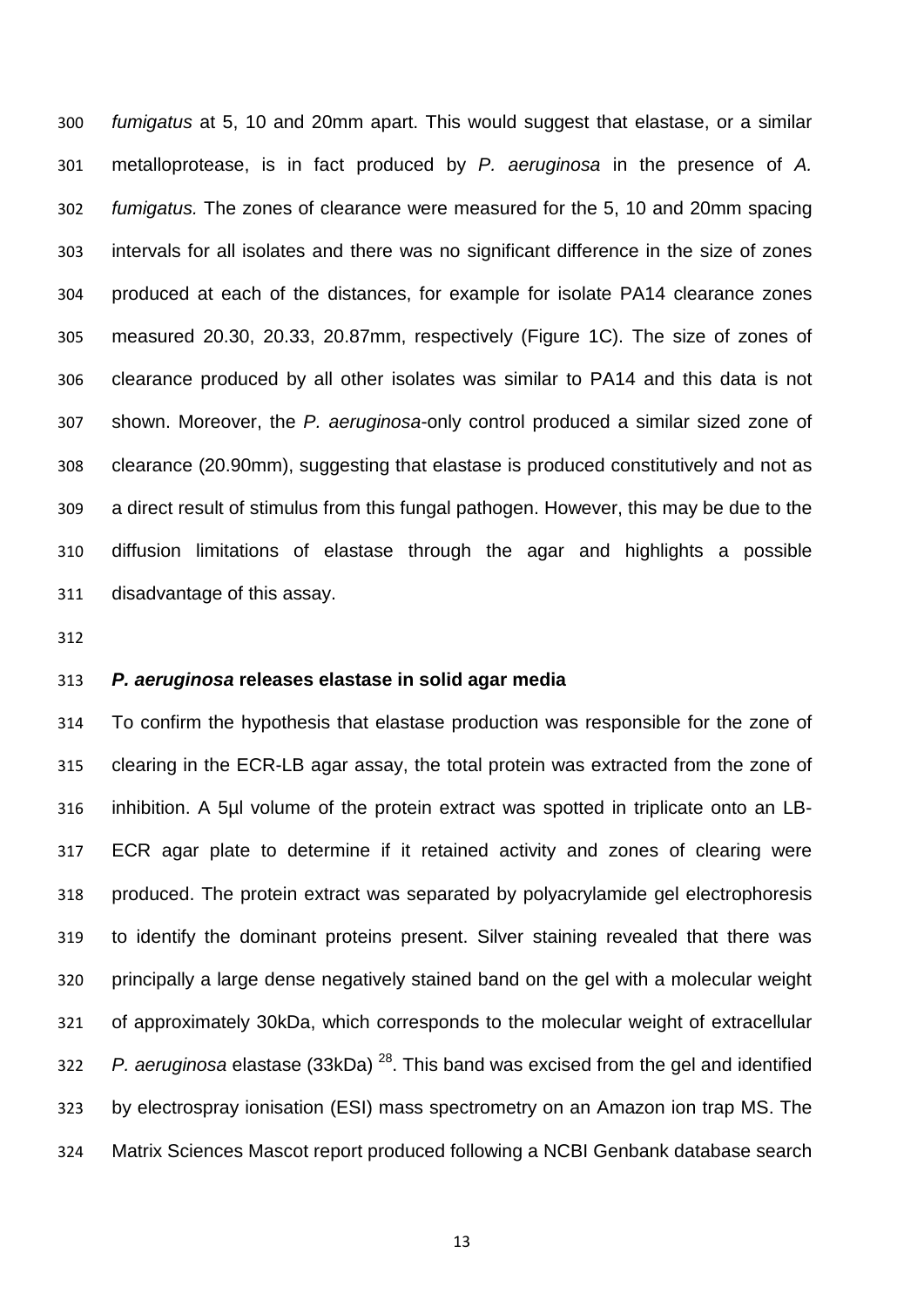showed that the top match for peptide sequences in the preparation excised from the zone of clearing on ECR agar, with 34 matching peptide sequences and a score of 522 (significance threshold of p<0.05), was elastase LasB (*P. aeruginosa* UCBPP- PA14, gi|116051721). This protein has a mass of 53.79-kDa on the database and contains a 20-kDa signal sequence and propeptide which precede the mature 33- kDa extracellular elastase protein [28]. This suggests that *P. aeruginosa* elastase was involved in producing the zones of clearance on ECR agar and further investigation of the expression of this protease in liquid co-culture conditions with *A. fumigatus* is warranted.

# *A. fumigatus* **biofilms enhance** *P. aeruginosa* **elastase production in co-culture** All *P. aeruginosa* isolates included in this study were incubated for 24 h in the presence of mature, methanol-killed *A. fumigatus* biofilms. The relative concentration of elastase in each of the filtered *P. aeruginosa* supernatants was detected by ECR assay with a standard curve created using a dilution series of porcine elastase. To establish a baseline for elastase production the supernatant from each isolate grown in the absence of *A. fumigatus* was tested (Table 1). The constitutive production of elastase varied between each of the isolates. There did not appear to be a correlation between the production of elastase and phenotype (mucoid or non- mucoid) or source of the isolate (clinical or environmental). In the presence of methanol-killed *A. fumigatus*, there was an overall trend towards the increased production of elastase in comparison to the *Pseudomonas*-only control. For isolates PA14, PA01, non-mucoid clinical isolate 72707, non-mucoid isolate 64531 and environmental isolate 8924 the increase in elastase production in the presence *of A. fumigatus* biofilms was statistically significant (p=0.0089, p<0.0001, p=0.04, p=0.033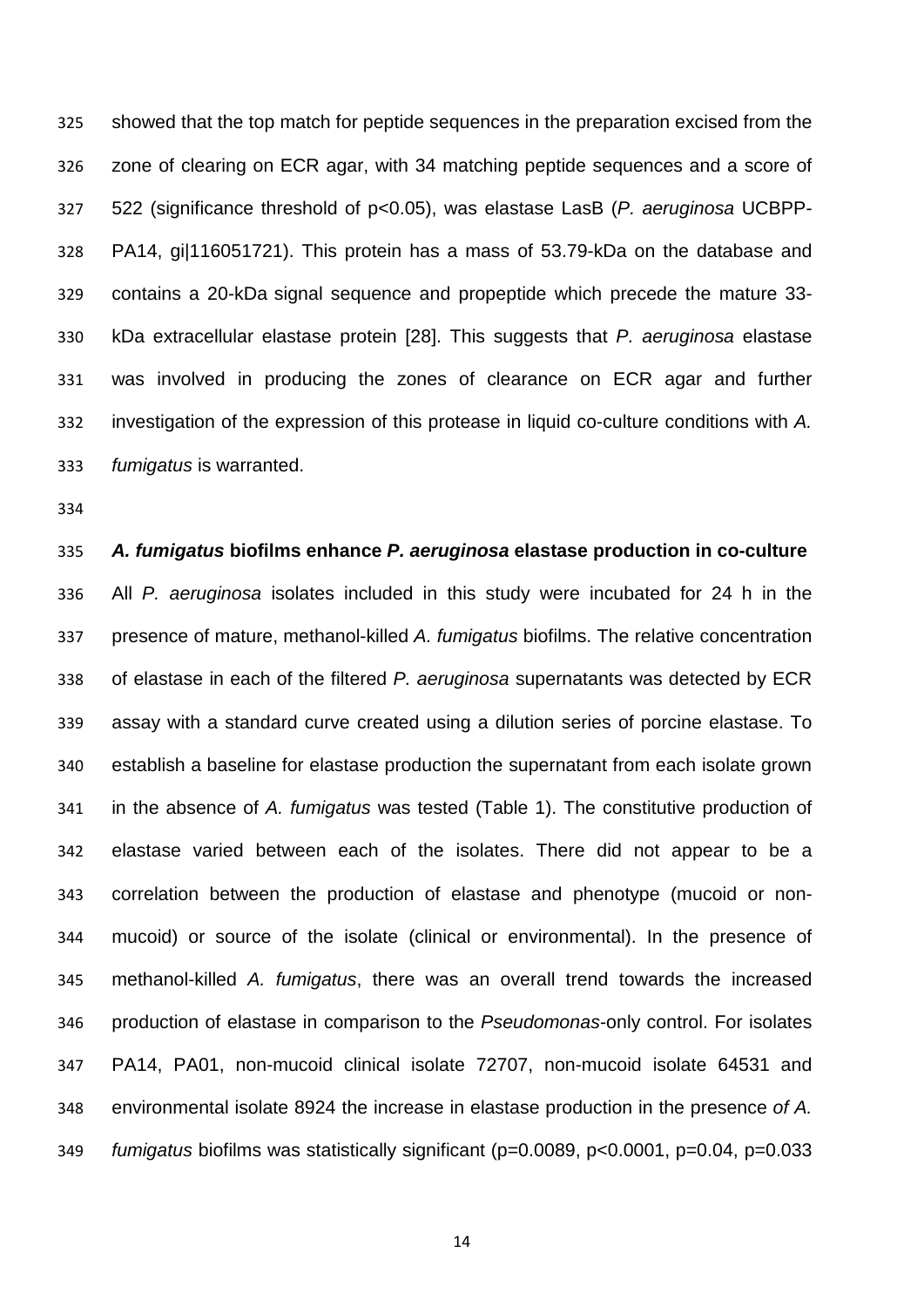and p<0.0001, respectively) (Figure 2). There was no significant change in elastase production in the other three *P. aeruginosa* isolates (mucoid isolate 72707, mucoid isolate 64531 and environmental isolate 6279) included in this study (data not shown).

 *A. fumigatus* **biofilms differentially induce expression of** *lasB* **in** *P. aeruginosa* To examine the influence of *A. fumigatus* on the transcription of *lasB*, which encodes the elastase protein, fluorescent RT-PCR was performed using primers specific for the *lasB* gene and an internal reference gene *rpoD*. The specificity of these primers was confirmed by performing melt-curve analysis, for each gene of interest, and observing a single peak. The expression of *lasB* was determined in the well- characterised laboratory strains of *P. aeruginosa*, PA01 and PA14. The isolates were grown on filter paper discs opposite *A. fumigatus* at spacing intervals of 5, 10 and 20mm, as described above. Following incubation, RNA was isolated from the cells on the filter paper disc and RT-PCR was performed. *P. aeruginosa* grown on a filter paper disc in the absence of *A. fumigatus* was included in each experiment as a control. The relative expression of *lasB* was compared to the constitutively expressed internal control gene *rpoD* (Figure 3). For isolate PA14, the expression of *lasB* increased by 1.7-fold (SD +/-0.38) in cells incubated in closest proximity to *A. fumigatus* (5mm) in comparison to the PA14-only control. At 10mm and 20mm spacing distances, *lasB* expression was down-regulated by 0.76-fold (SD +/-0.28) and 0.62-fold (SD +/-0.11), respectively which was significantly less than the expression at 5mm (p=0.03 and p=0.03, unpaired, two-tailed t-test). For isolate PA01, the expression of *lasB* increased by 1.57-fold (SD +/-0.49) and 1.05-fold (SD +/-0.16) at 5mm and 10mm intervals from *A. fumigatus* and expression of *lasB* was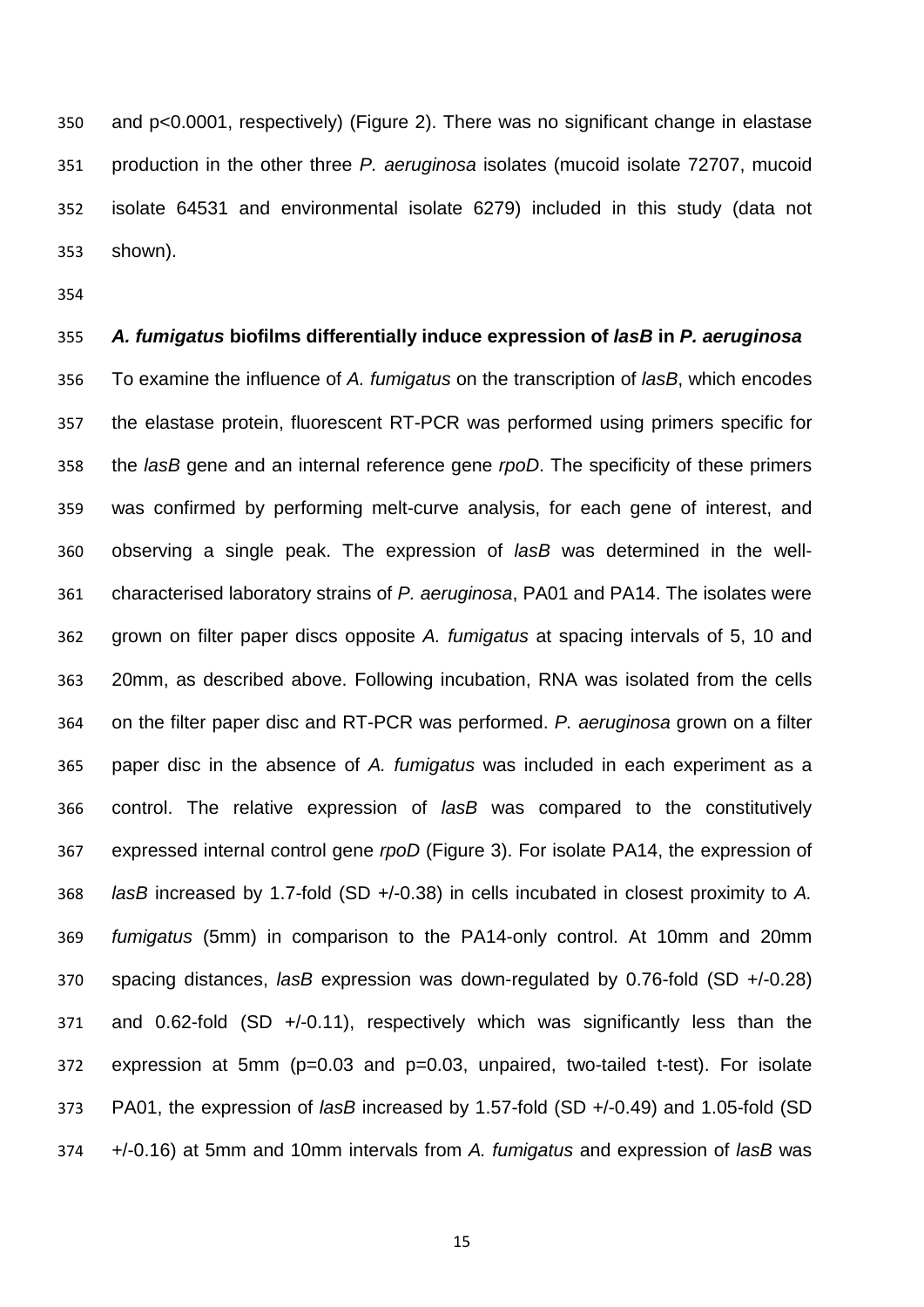down-regulated at the 20mm spacing interval by 0.355-fold (SD +/-0.2). The difference in expression of *lasB* in PA01 at 5mm and 20mm spacing was significant (p=0.036, unpaired, two-tailed t-test).

 When the expression of *lasB* was examined in PA14 and PA01 cells grown in the *A. fumigatus* biofilm co-culture model a trend of increased expression when the two species were in close contact was also observed. PA14 cells incubated in the presence of methanol-killed Af293 24 h biofilms increased the expression of *lasB* by 7.43-fold (SD +/-1.87) and the PA01 cells expressed 8.73-fold (SD +/-2.17) more *lasB* than *Pseudomonas* only control cultures. This data correlates with the results of the ECR assay (Figure 2) which showed that in the presence of *A. fumigatus* there was an increased concentration of elastase detected in *P. aeruginosa* supernatants, and suggests that the presence of the fungi stimulates the production of this important virulence factor in *P. aeruginosa*.

## **The effect of co-culture supernatants on a lung epithelial cell line**

 The human lung adenocarcinoma epithelial cell line A549 was cultured to a density 392 of 1 x  $10^5$  cells/per well in a 24 well plate and exposed for four hours to supernatants from the co-culture experiment. These included supernatants from PA01 only cultures, PA01 + methanol-killed *A. fumigatus* (Af293) co-culture, PA14 only culture, PA14 + methanol-killed Af293 co-culture, and Af293 methanol-killed biofilms only. Porcine elastase at a concentration of 10µg/ml (E10) and 1µg/ml (E1) were added to the plate as elastase controls, and A549 cells with media only and A549 cells treated with 1% Triton-X were added as negative (untreated cells) and positive (100% killed cells) controls, respectively. Following exposure to the co-culture samples, the A549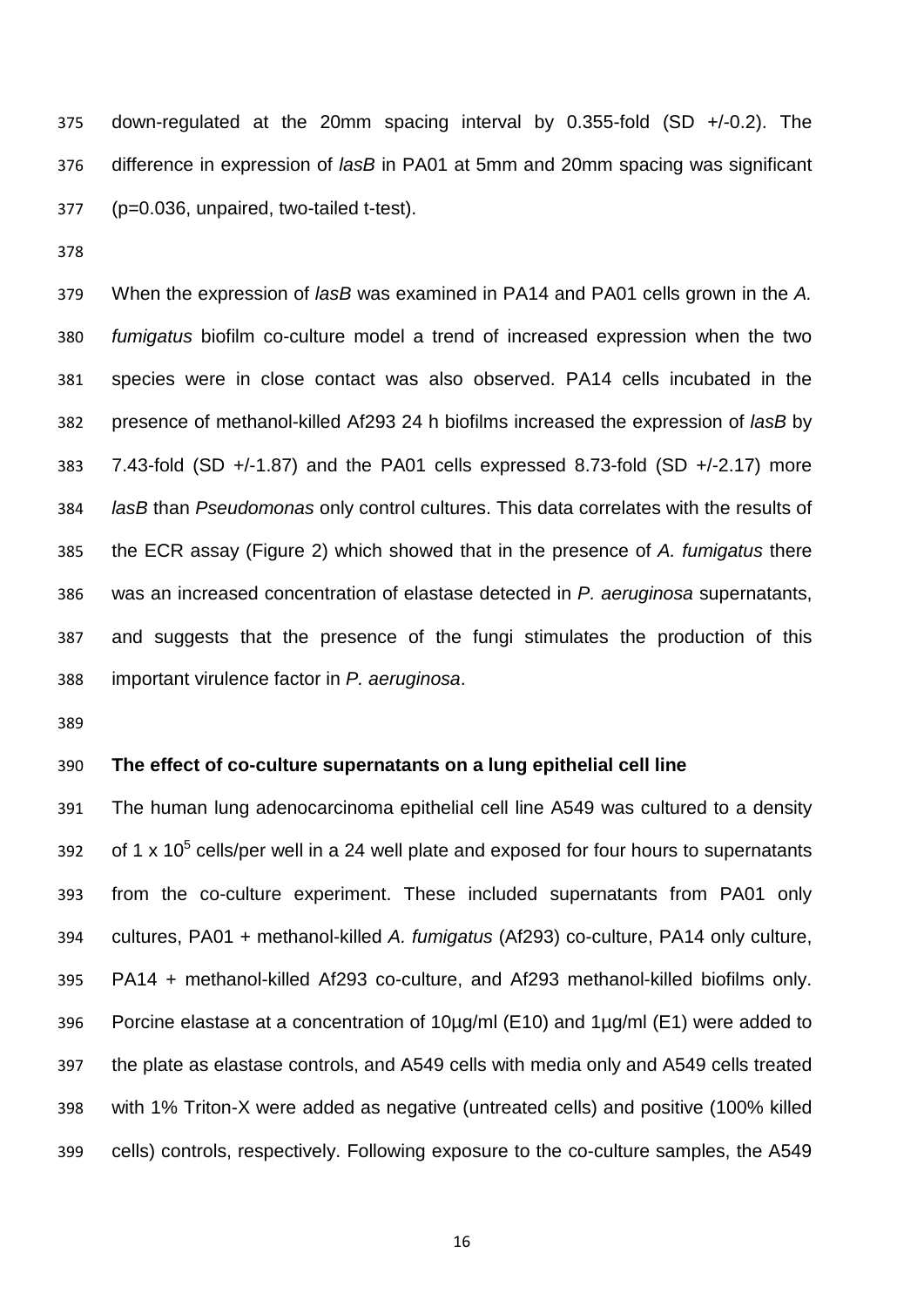cell supernatants were removed from the culture plates and used in the LDH cytotoxicity kit (BioVision). Cell cytotoxicity (%) was calculated by comparing the presence of LDH in supernatants from A549 cells treated with co-culture supernatants to those of the positive and negative control (Figure 4). A549 cell viability was significantly reduced in cells treated with PA14 and PA01 grown in co- culture with methanol-killed *A. fumigatus* biofilms (killing 37.46% of cells (SD +/- 7.495) and 19.36% of cells (SD +/-0.6215), respectively) in comparison to *P. aeruginosa*-only controls (p<0.0001 for both). Elastase at 10µg/ml and 1µg/ml was significantly cytotoxic to A549 cells (37.96% killed (+/- SD 5.275) and 13.67% killed  $(+/- SD 4.271)$ , (p=0.0007 and p=0.015, respectively)) and the presence of PA14, PA01 and Af293 alone was not significantly cytotoxic to this human lung adenocarcinoma epithelial cell line.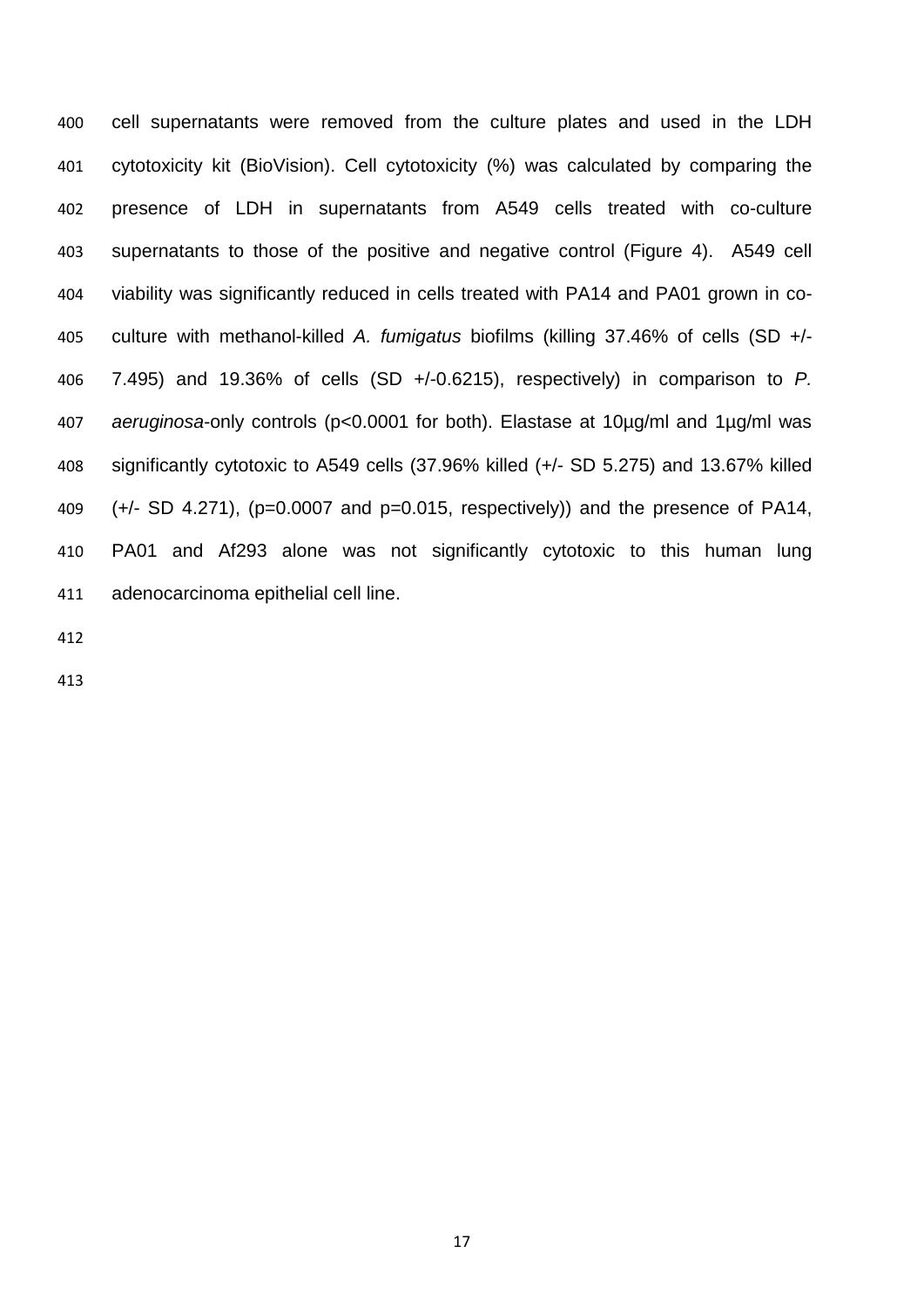#### **Discussion**

 The morbidity and mortality associated with CF is linked to the irreversible decline in lung function caused by microbial colonisation of the airways and the resulting 417 overactive neutrophilic immunological response.<sup>15</sup> Infection of the lower airways by the important opportunistic bacterial pathogen *P. aeruginosa* correlates with a more rapid decline in pulmonary function, worsening nutritional status, frequent hospital admissions and a shorter life expectancy. 29,30 *P. aeruginosa* is the most commonly 421 isolated organism in  $CF,^6$  however patients are rarely colonised by one single pathogen and it is now widely recognised that the CF lung has a rich polymicrobial 423 microbiome,<sup>31-33</sup> which influences the stability of the condition of the patient and can 424 cause an inflammatory exacerbation. $8$  It is therefore imperative that the interplay between *P. aeruginosa* and other common CF-related pathogens is studied to better understand the impact co-culture has on the production of inflammatory mediators and virulence factors.

 Several studies have previously examined lung function in CF patients colonised by *Aspergillus* alone and found that although patient age and antibiotic use are risk factors for airway colonisation by this fungi, its presence did not have a 431 significant impact on the decline of lung function.<sup>34,35</sup> However, Amin *et al* discovered in a retrospective study of CF patients that there was a statistically significant relationship between *A. fumigatus* and *P. aeruginosa* co-colonisation and lower 434 pulmonary function ( $p < 0.0006$ ).<sup>36</sup> Within the CF lower airway polymicrobial infections can persist in the form of mixed species biofilms. Both *P. aeruginosa* and *A. fumigatus* possess the ability to form multi-cellular biofilm consortia, making it inherently difficult to eradicate the infection, but additionally the direct physical contact between the organisms or indirect molecular interactions may influence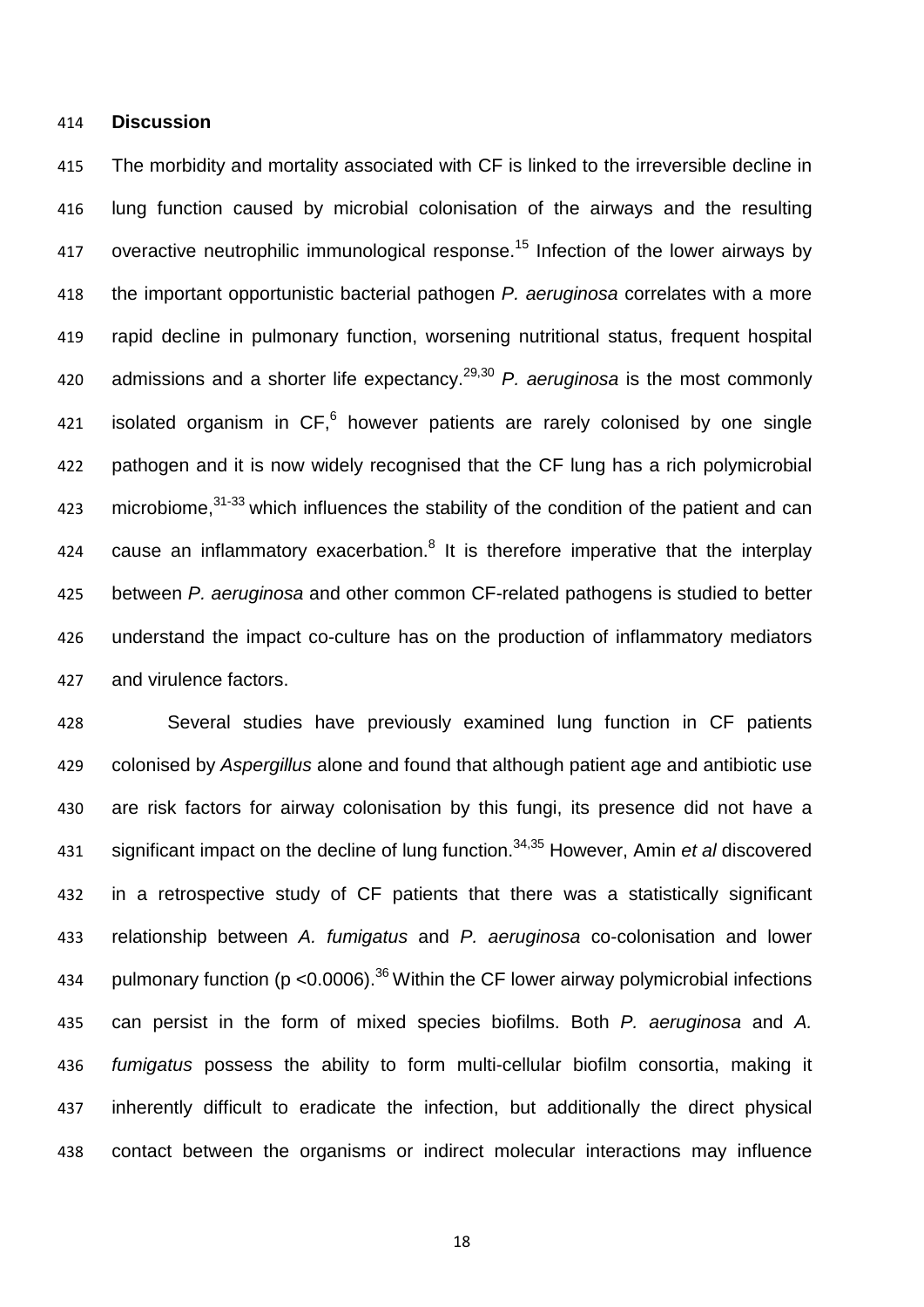439 microbial pathogenicity.<sup>12,36</sup> One study previously carried out in our laboratory examined direct and indirect interactions between these two important pathogens and discovered that *P. aeruginosa* could significantly impede filamentous growth and biofilm formation in *A. fumigatus*, possibly through the release of small diffusible 443 molecules involved in inter-cellular communication.<sup>13</sup>

 Although there are limited reports investigating the interaction between *P. aeruginosa* and *A. fumigatus,* significant work has been carried out with *P. aeruginosa* and the polymorphic fungus *Candida albicans*. One important study by Hogan *et al.* showed that *P. aeruginosa* can interfere with germination of *C. albicans* by secretion of the molecule 3-oxo-C12 homoserine lactone. 37,38 *Pseudomonas* can also attach to localised areas of the hyphal surface and induce cell lysis, but are unable to attach to or kill the yeast form of *C. albicans*. Trejo-Hernandez and co- workers also recently compared the proteome of these two organisms in mixed culture and found that there was differential expression of virulence proteins, multidrug resistance-associated proteins, and proteases in both pathogens when 454 cultured together.<sup>39</sup> This highlights the importance of microbial interactions in relation to the progression of disease within the host and suggests that co-infection with *Pseudomonas* spp. and *Aspergillus* spp. may have a negative impact on the health of the patient and merits further investigation.

 One important virulence factor produced by *P. aeruginosa* which exhibits toxicity towards host cells is the metalloprotease elastase. This protease is thought to hydrolyse proteins of the extracellular matrix and degrade components of the host immune response, including lysozyme and proteins involved in bacterial 462 opsonisation.<sup>17-21</sup> Elastase has also recently been implicated in the pathology of chronic rhinosinusitis through the disruption of tight junctions and increased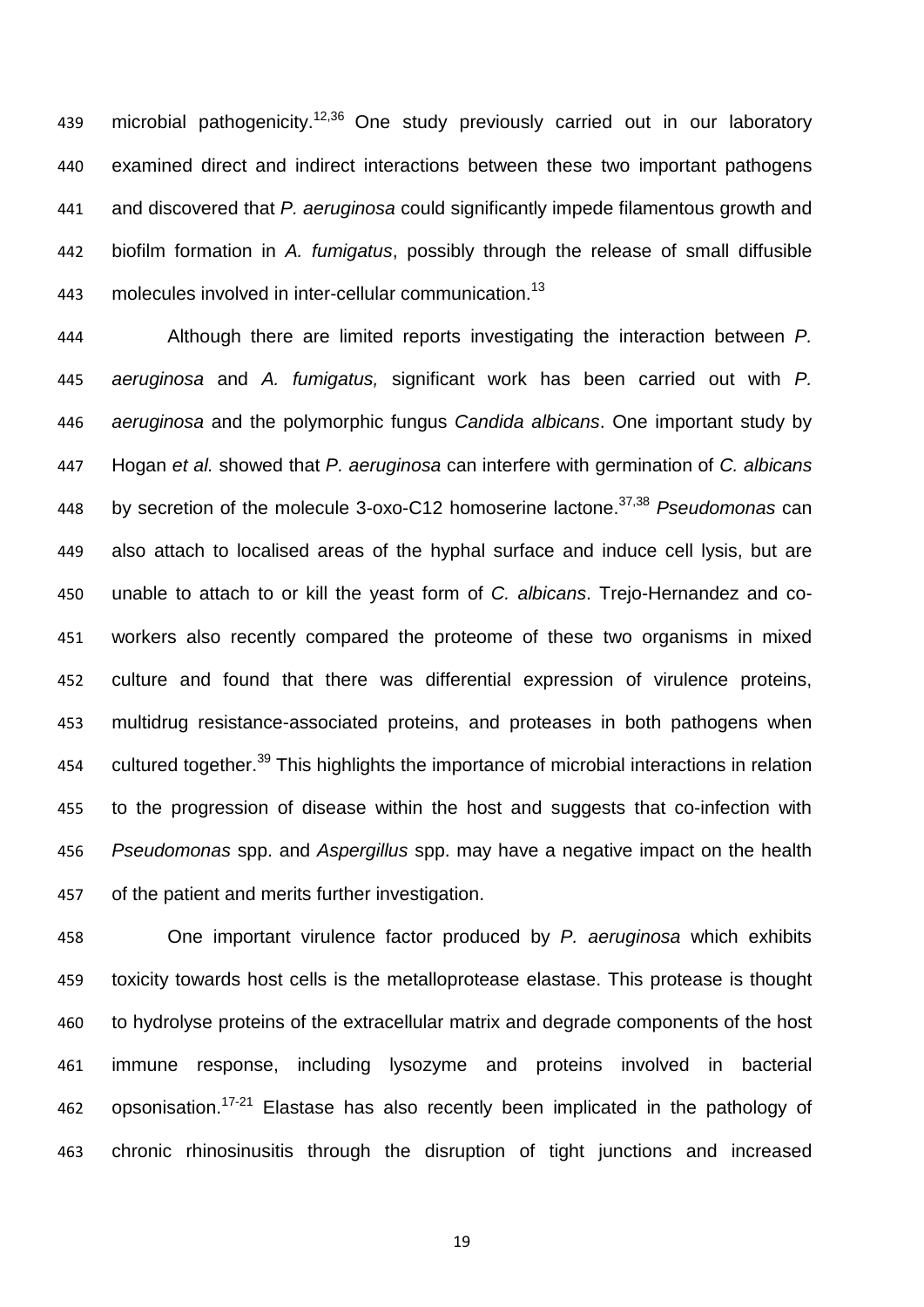464 permeability of human nasal epithelial cells.<sup>40</sup> This virulence factor may also have a role to play in another chronic inflammatory condition – microbial infection of the CF lung. In our initial experiments, when *P. aeruginosa* was grown adjacent to *A. fumigatus* at increasing spacing intervals it was clearly observed that *P. aeruginosa* had an inhibitory effect on the growth of *A. fumigatus* at the closest spacing intervals and this effect was reduced in a distance dependant manner (Figure 1A). The same inhibitory effect was observed for all isolates of *P. aeruginosa* included in this study. The presence of elastase in the secreted products of *P. aeruginosa* in this assay was confirmed by growing the two organisms on ECR-LB agar and observing zones of clearance and degradation of the red ECR compound (Figure 1B). The protein was extracted from zones of clearing and the presence of *P. aeruginosa* elastase was confirmed by electrospray ionisation (ESI) mass spectrometry (MS) (Figure 1D).

 The production of elastase by *P. aeruginosa* in overnight cultures was then examined using the liquid ECR assay to monitor degradation of the ECR compound over a 4 h period. The activity of the culture supernatants was compared to a standard curve of known concentrations of this protease to estimate the concentration of elastase produced by each *P. aeruginosa* isolate. A range of isolates including laboratory strains, clinical isolates and those found in environmental sources were used to examine whether expression of this protease is specific to strains from a particular source or phenotype. One early study by Nicas and Iglewski (1986) reported that >85% of clinical and environmental strains in their 485 collection of 113 isolates had the ability to produce elastase. In our study, the concentration of elastase produced in overnight cultures varied between each isolate. Clinical isolate 72707 and environmental isolate 8924 constitutively produced significant levels of elastase, similar to PA01 and PA14, while clinical isolate 64531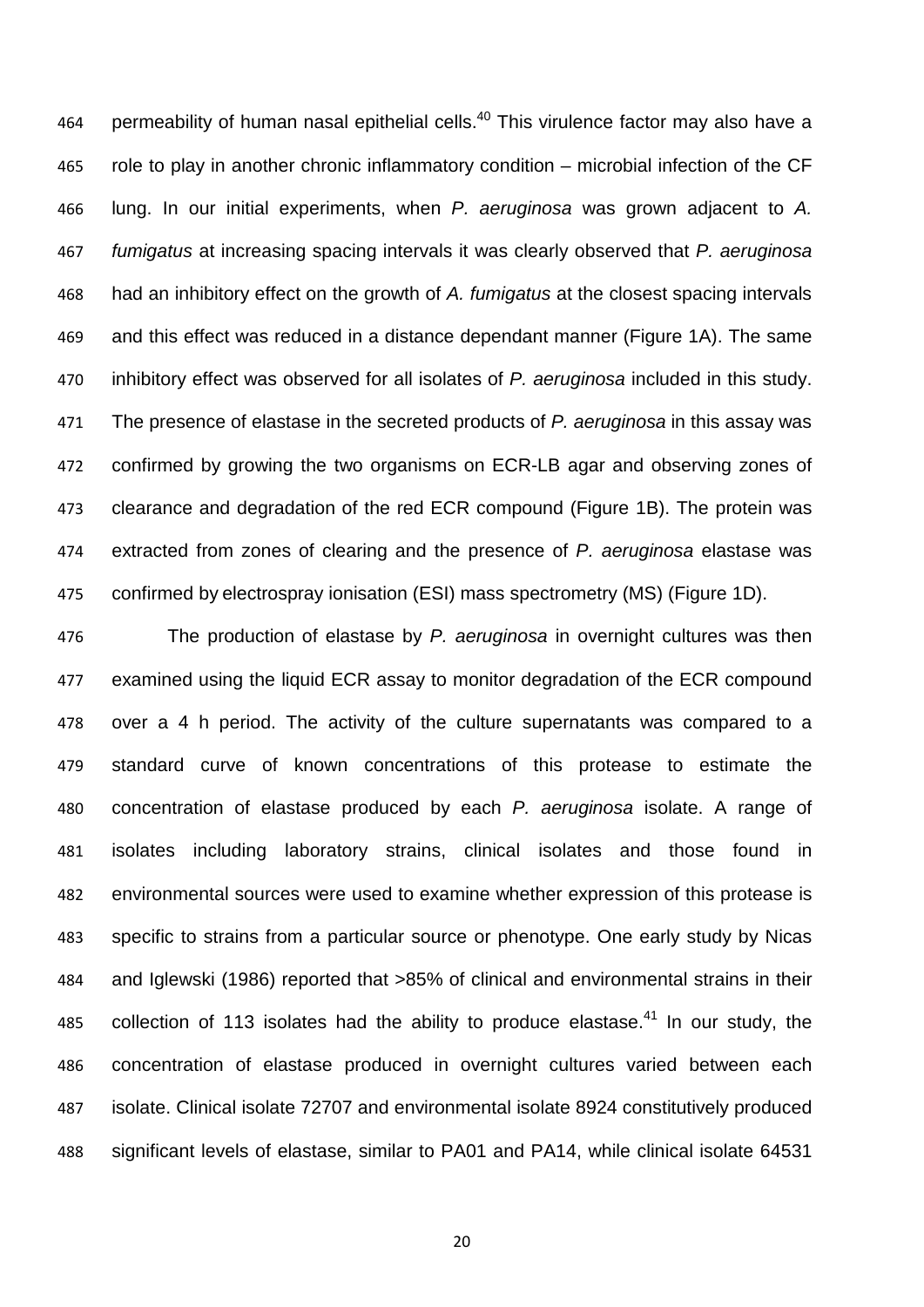and environmental isolate 6279 produced very low amounts of elastase. Interestingly, when the concentration of elastase was compared between non- mucoid and mucoid paired clinical isolates, the non-mucoid phenotype of 72707 produced significantly more elastase than the paired mucoid phenotype (p=0.04), but for clinical isolate 64531 the non-mucoid phenotype produced significantly less elastase than the mucoid phenotype (p<0.05), however the concentration of elastase produced by 64531 in general was extremely low. In CF pathology, patients initially become colonised by *P. aeruginosa* isolates with a non-mucoid phenotype which appears to switch over time to a mucoid phenotype as a result of environmental cues 498 vithin the CF lung.<sup>42</sup> The fact that non-mucoid isolate 72707 produced significantly more elastase than its mucoid counterpart may indicate that elastase plays a role in early colonisation of the airways, and merits further study with a larger collection of non-mucoid/mucoid paired isolates.

 To better understand the influence of a competing organism on the production of elastase by *P. aeruginosa* in the CF lung, a biofilm co-culture model with *A. fumigatus* was employed. *A. fumigatus* biofilms were formed for 24 h and then killed with methanol to eliminate the possibility of fungal proteases interfering with the results of the assay. Supernatants were tested with the liquid ECR assay as before and the concentration of elastase produced was compared to *P. aeruginosa* only controls. Five isolates including PA14, PA01, non-mucoid clinical isolate 72707, non- mucoid clinical isolate 64531 and environmental isolate 8924, produced a significantly higher concentration of elastase in the presence of methanol-killed *A. fumigatus* biofilms, than the *P. aeruginosa* isolates alone. There was no statistically significant change in the production of elastase by the other three isolates. When the expression of the *lasB* gene, which encodes elastase, was analysed in isolates PA14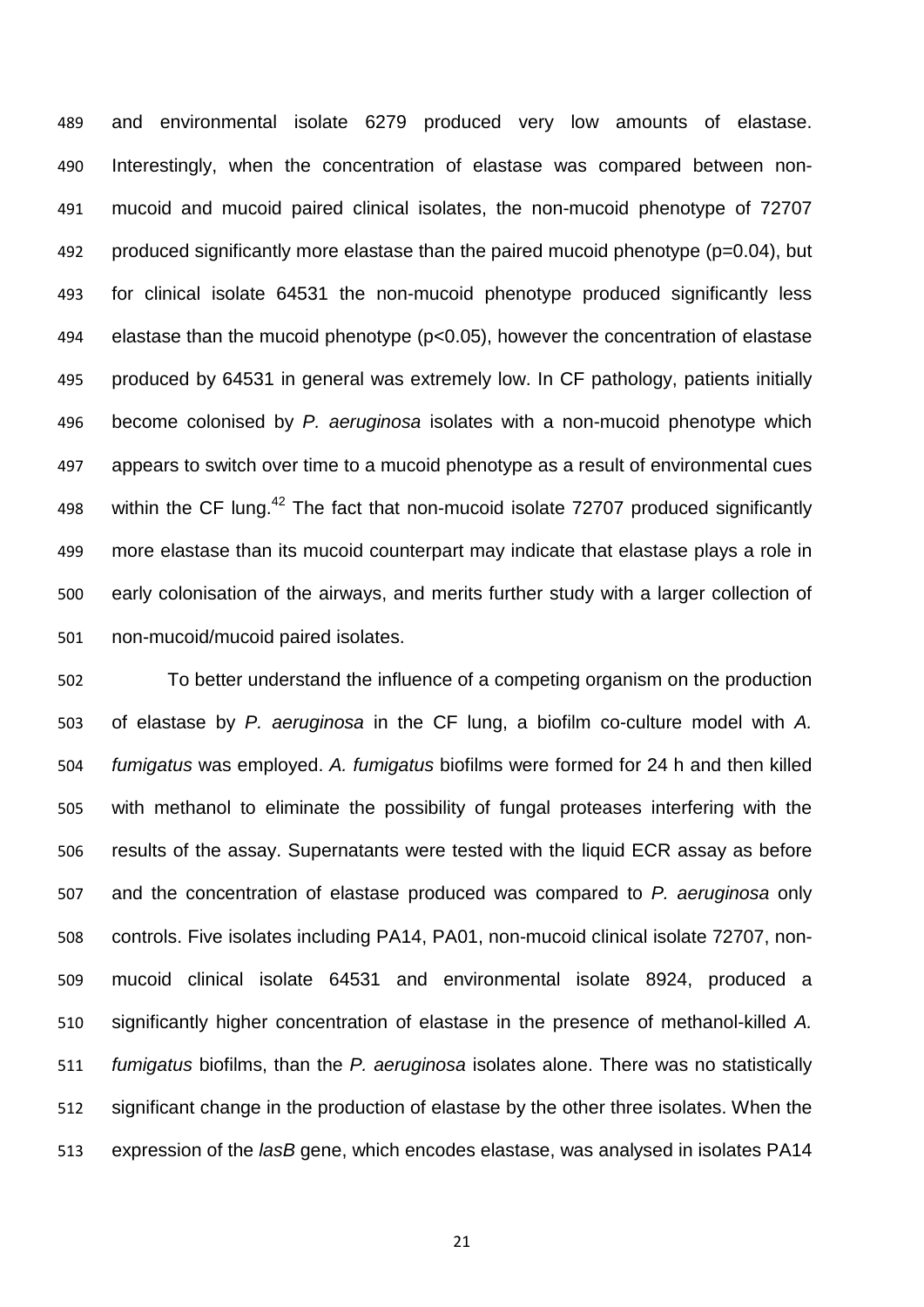and PA01 it increased significantly in close proximity to *A. fumigatus* in the disc spacing and co-culture assays (1.7-fold and 1.57-fold [5mm disc spacing], 7.43-fold and 8.73-fold [co-culture], respectively). The gene expression data corresponds with the results of the ECR assay and shows that the presence of *A. fumigatus* has the ability to alter the transcriptome of *P. aeruginosa* with a possible impact on the virulence of this microbe within the CF lung.

 To examine the possibility that polymicrobial infections enhanced virulence, the human lung adenocarcinoma epithelial cell line A549 was used to examine the potential consequence of a bacterial/fungal co-infection with *P. aeruginosa* and *A. fumigatus* in the CF lung. The A549 cells were exposed to supernatants from the co- culture experiments and an LDH assay was used to measure cell cytotoxicity. The supernatants produced by PA14 and PA01 co-cultured with methanol-killed *A. fumigatus* biofilms were significantly cytotoxic to the A549 cell line, killing 37.46% of cells and 19.36% of cells, respectively. Cell cytotoxicity was similar to that observed by adding elastase at 10µg/ml and 1µg/ml to A549 cells (killing 37.96% of cells and 13.67% of cells, respectively). The concentration of elastase was chosen to represent the clinically-relevant concentrations produced by these isolates previously in the ECR assay. Supernatants from PA01, PA14 and *A. fumigatus* Af293 only cultures were not significantly cytotoxic to A549 cells (p<0.05). Though, cellular toxicity could be caused by another agent co-produced with elastase in the co- culture model. Further studies are needed to investigate the *Pseudomonas* elastase specific cytotoxicity in the co-infection model.

**Conclusion**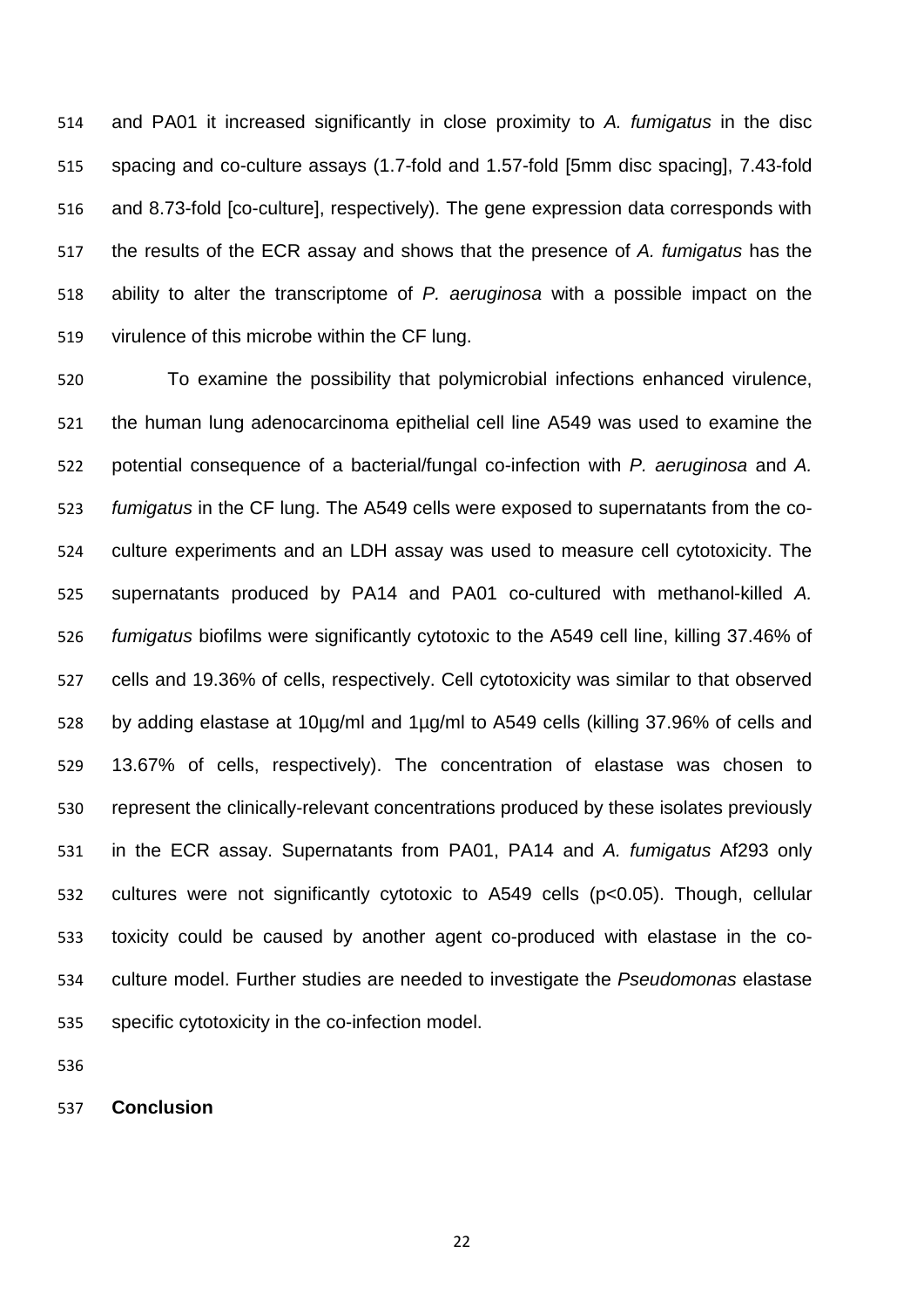In this study we have shown that the metalloprotease elastase is secreted constitutively by a range of *P. aeruginosa* isolates and that this production is enhanced in the majority of isolates tested in this study in the presence of the common CF fungal pathogen *A. fumigatus.* Although *P. aeruginosa* is known to utilise a myriad of virulence factors in the course of infection, and we accept that multiple secreted factors may play a part in pathogenicity, the experiments with co- culture and the human lung adenocarcinoma epithelial cell in this study show that *P. aeruginosa* elastase could be an important contributor to lung epithelial cell cytotoxicity. Increased knowledge of the interplay between microbes commonly present in the CF airway microbiome will help guide future treatment options and improve the prognosis for patients with this disease.

# **Acknowledgements**

 The authors would like to acknowledge the assistance provided by Dr David Lappin (University of Glasgow Dental School) towards the mammalian cell cytotoxicity experiments. Dr Richard Burchmore and Dr Tanita Casci (Glasgow Polyomics Facility, University of Glasgow) also provided vital support in the identification of the elastase protein by mass spectrometry. This study was supported by Institutional Funds.

# **Declaration of Interests**

The authors have no competing interests in publishing this work.

## **List of Abbreviations**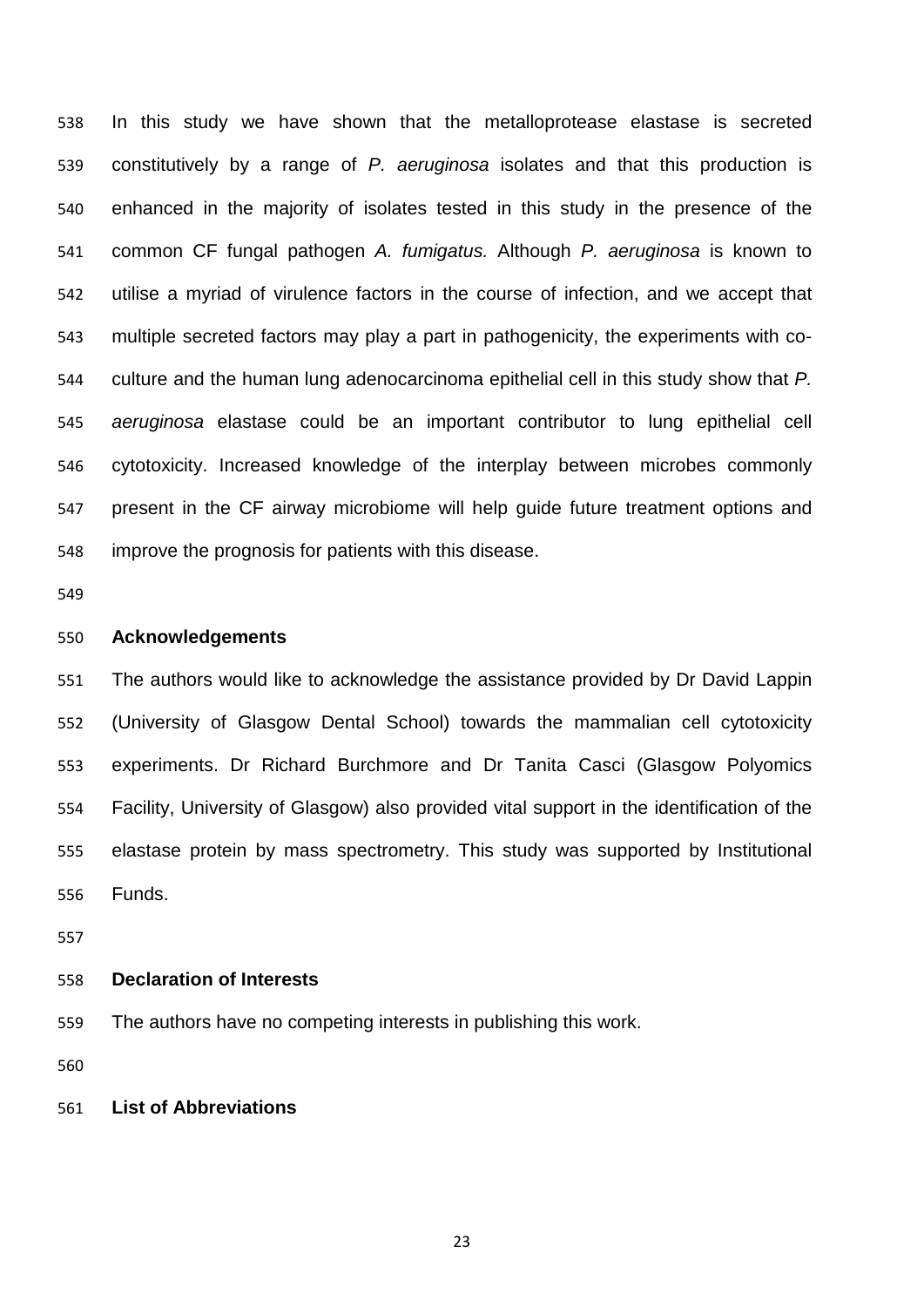CF: cystic fibrosis, CFU: colony forming unit, ECR: Elastin-Congo Red, LB: Luria broth, PBS: phosphate buffered saline, MS: Mass Spectrometry, SD: standard deviation, PA: *Pseudomonas aeruginosa*.

# **Author's contributions**

 All authors listed contributed sufficiently to this project. KS was responsible for the project design, experimental work, data analysis and writing the manuscript. SK contributed to the experimental work and RR was involved in the experimental work and helped write the manuscript. WGM and CW assisted in interpretation of the results and correction of the manuscript. GR was responsible for the study as a whole and was involved in project design, interpretation of data and developing of the manuscript.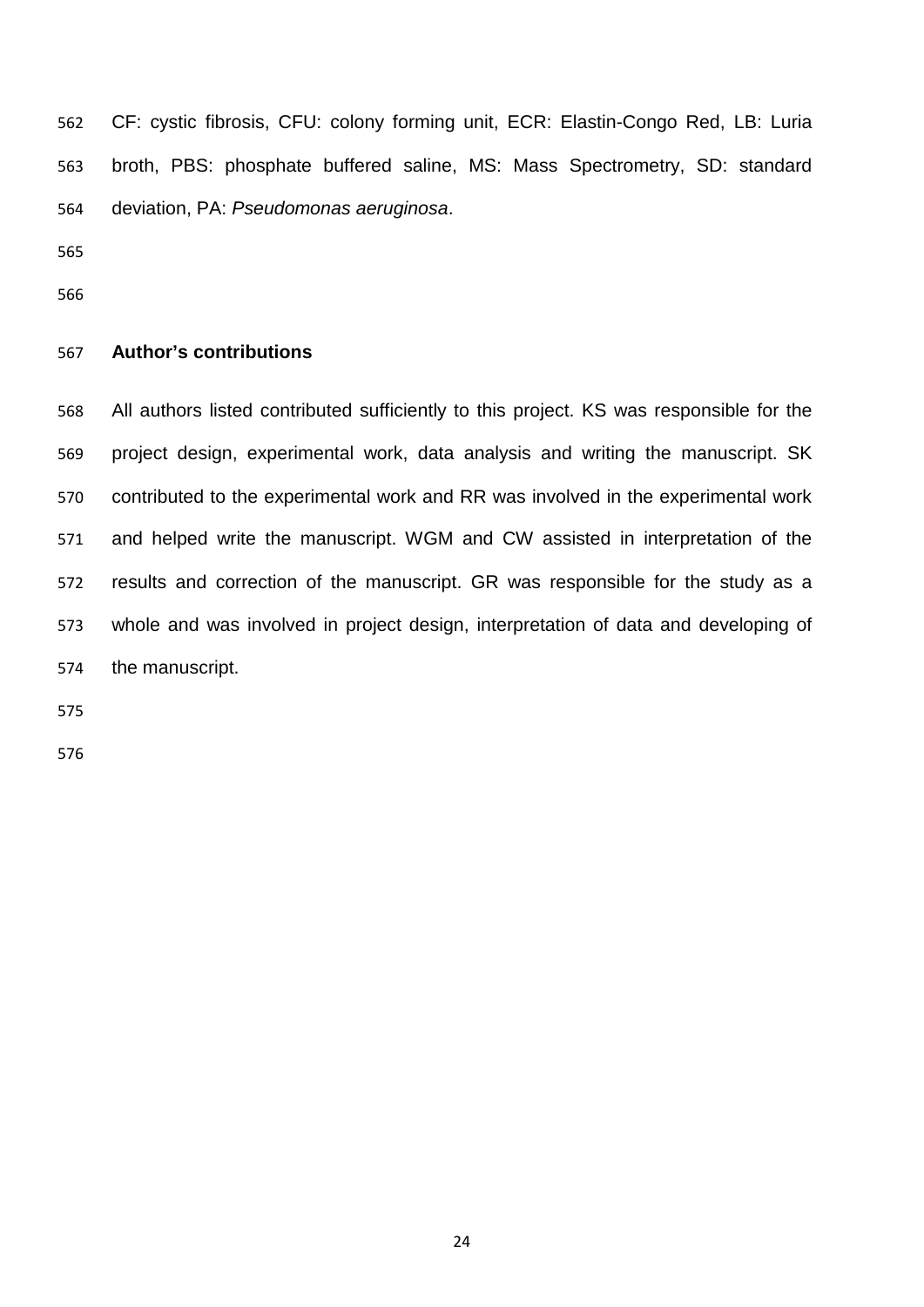# **References**

- 1. Peters BM, Jabra-Rizk MA, O'May GA, Costerton JW, Shirtliff ME. Polymicrobial interactions: impact on pathogenesis and human disease. *Clin. Microbiol. Rev.* Jan 2012;25(1):193-213.
- 2. Singer M. Pathogen-pathogen interaction: a syndemic model of complex biosocial processes in disease. *Virulence.* Jan-Feb 2010;1(1):10-18.
- 3. Sheppard MN, Nicholson AG. The pathology of cystic fibrosis. *Curr. Diagn. Pathol.* 2010;8:50-59.
- 4. Gibson RL, Burns JL, Ramsey BW. Pathophysiology and management of pulmonary infections in cystic fibrosis. *Am. J. Respir. Crit. Care Med.* Oct 15 2003;168(8):918-951.
- 5. Harrison F. Microbial ecology of the cystic fibrosis lung. *Microbiology.* Apr 2007;153(Pt 4):917-923.
- 6. Valenza G, Tappe D, Turnwald D, et al. Prevalence and antimicrobial susceptibility of microorganisms isolated from sputa of patients with cystic fibrosis. *J Cyst Fibros.* Mar 2008;7(2):123-127.
- 7. Huang YJ, Lynch SV. The emerging relationship between the airway microbiota and chronic respiratory disease: clinical implications. *Expert Rev. Respir. Med.* Dec 2011;5(6):809-821.
- 8. Price KE, Hampton TH, Gifford AH, et al. Unique microbial communities persist in individual cystic fibrosis patients throughout a clinical exacerbation. *Microbiome.* 2013;1(1):27.
- 9. Stressmann FA, Rogers GB, van der Gast CJ, et al. Long-term cultivation- independent microbial diversity analysis demonstrates that bacterial communities infecting the adult cystic fibrosis lung show stability and resilience. *Thorax.* Oct 2012;67(10):867-873.
- 10. Bakare N, Rickerts V, Bargon J, Just-Nubling G. Prevalence of *Aspergillus fumigatus* and other fungal species in the sputum of adult patients with cystic fibrosis. *Mycoses.* Feb 2003;46(1-2):19-23.
- 11. Yang L, Liu Y, Wu H, Hoiby N, Molin S, Song ZJ. Current understanding of multi-species biofilms. *Int J Oral Sci.* Apr 2011;3(2):74-81.
- 12. Duan K, Dammel C, Stein J, Rabin H, Surette MG. Modulation of *Pseudomonas aeruginosa* gene expression by host microflora through interspecies communication. *Mol. Microbiol.* Dec 2003;50(5):1477-1491.
- 13. Mowat E, Rajendran R, Williams C, et al. *Pseudomonas aeruginosa* and their small diffusible extracellular molecules inhibit *Aspergillus fumigatus* biofilm formation. *FEMS Microbiol. Lett.* Dec 2010;313(2):96-102.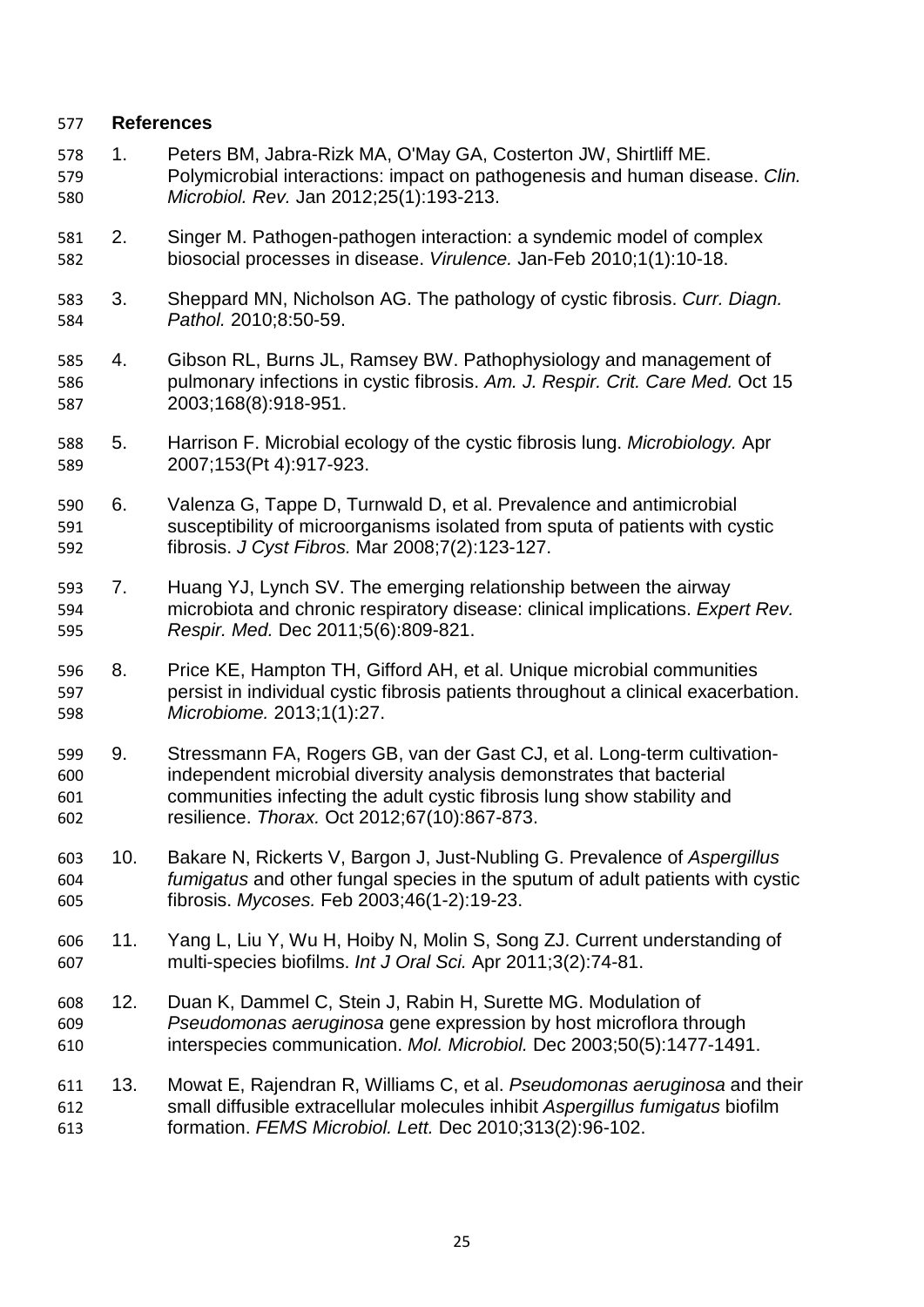- 14. Goss CH, Burns JL. Exacerbations in cystic fibrosis. 1: Epidemiology and pathogenesis. *Thorax.* Apr 2007;62(4):360-367.
- 15. Lyczak JB, Cannon CL, Pier GB. Lung infections associated with cystic fibrosis. *Clin. Microbiol. Rev.* Apr 2002;15(2):194-222.
- 16. Lee DG, Urbach JM, Wu G, et al. Genomic analysis reveals that *Pseudomonas aeruginosa* virulence is combinatorial. *Genome Biol.*  2006;7(10):R90.
- 17. Azghani AO. *Pseudomonas aeruginosa* and epithelial permeability: role of virulence factors elastase and exotoxin A. *Am. J. Respir. Cell Mol. Biol.* Jul 1996;15(1):132-140.
- 18. Alcorn JF, Wright JR. Degradation of pulmonary surfactant protein D by *Pseudomonas aeruginosa* elastase abrogates innate immune function. *J. Biol. Chem.* Jul 16 2004;279(29):30871-30879.
- 19. Jacquot J, Tournier JM, Puchelle E. In vitro evidence that human airway lysozyme is cleaved and inactivated by *Pseudomonas aeruginosa* elastase and not by human leukocyte elastase. *Infect. Immun.* Feb 1985;47(2):555- 560.
- 20. Kuang Z, Hao Y, Walling BE, Jeffries JL, Ohman DE, Lau GW. *Pseudomonas aeruginosa* elastase provides an escape from phagocytosis by degrading the pulmonary surfactant protein-A. *PLoS One.* 2011;6(11):e27091.
- 21. Theander TG, Kharazmi A, Pedersen BK, et al. Inhibition of human lymphocyte proliferation and cleavage of interleukin-2 by *Pseudomonas aeruginosa* proteases. *Infect. Immun.* Jul 1988;56(7):1673-1677.
- 22. Cathcart GR, Quinn D, Greer B, et al. Novel inhibitors of the *Pseudomonas aeruginosa* virulence factor LasB: a potential therapeutic approach for the attenuation of virulence mechanisms in pseudomonal infection. *Antimicrob. Agents Chemother.* Jun 2011;55(6):2670-2678.
- 23. Hamood AN, Griswold J, Colmer J. Characterization of elastase-deficient clinical isolates of *Pseudomonas aeruginosa*. *Infect. Immun.* Aug 1996;64(8):3154-3160.
- 24. Schad PA, Bever RA, Nicas TI, Leduc F, Hanne LF, Iglewski BH. Cloning and characterization of elastase genes from *Pseudomonas aeruginosa*. *J. Bacteriol.* Jun 1987;169(6):2691-2696.
- 25. Be'er A, Ariel G, Kalisman O, et al. Lethal protein produced in response to competition between sibling bacterial colonies. *Proc. Natl. Acad. Sci. U. S. A.*  Apr 6 2010;107(14):6258-6263.
- 26. Mowat E, Butcher J, Lang S, Williams C, Ramage G. Development of a simple model for studying the effects of antifungal agents on multicellular communities of *Aspergillus fumigatus*. *J. Med. Microbiol.* Sep 2007;56(Pt 9):1205-1212.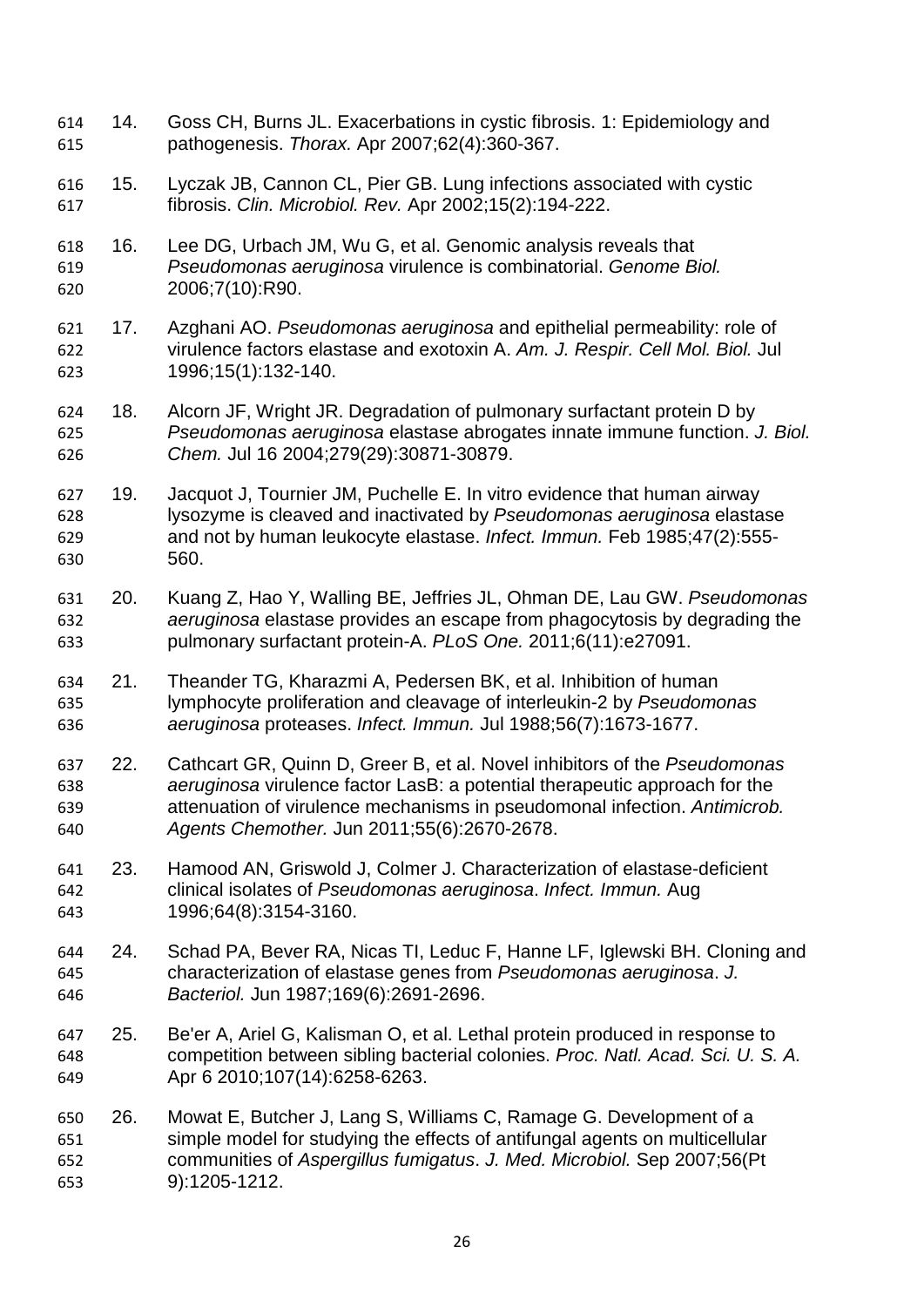- 27. Savli H, Karadenizli A, Kolayli F, Gundes S, Ozbek U, Vahaboglu H. Expression stability of six housekeeping genes: A proposal for resistance gene quantification studies of *Pseudomonas aeruginosa* by real-time quantitative RT-PCR. *J. Med. Microbiol.* May 2003;52(Pt 5):403-408.
- 28. Bever RA, Iglewski BH. Molecular characterization and nucleotide sequence of the *Pseudomonas aeruginosa* elastase structural gene. *J. Bacteriol.* Sep 1988;170(9):4309-4314.
- 29. Emerson J, Rosenfeld M, McNamara S, Ramsey B, Gibson RL. *Pseudomonas aeruginosa* and other predictors of mortality and morbidity in young children with cystic fibrosis. *Pediatr. Pulmonol.* Aug 2002;34(2):91-100.
- 30. Nixon GM, Armstrong DS, Carzino R, et al. Clinical outcome after early *Pseudomonas aeruginosa* infection in cystic fibrosis. *J. Pediatr.* May 2001;138(5):699-704.
- 31. Delhaes L, Monchy S, Frealle E, et al. The airway microbiota in cystic fibrosis: a complex fungal and bacterial community--implications for therapeutic management. *PLoS One.* 2012;7(4):e36313.
- 32. Sibley CD, Parkins MD, Rabin HR, Duan K, Norgaard JC, Surette MG. A polymicrobial perspective of pulmonary infections exposes an enigmatic pathogen in cystic fibrosis patients. *Proc. Natl. Acad. Sci. U. S. A.* Sep 30 2008;105(39):15070-15075.
- 33. Sibley CD, Surette MG. The polymicrobial nature of airway infections in cystic fibrosis: Cangene Gold Medal Lecture. *Can. J. Microbiol.* Feb 2011;57(2):69-
- 34. Bargon J, Dauletbaev N, Kohler B, Wolf M, Posselt HG, Wagner TO. Prophylactic antibiotic therapy is associated with an increased prevalence of *Aspergillus* colonization in adult cystic fibrosis patients. *Respir. Med.* Nov 1999;93(11):835-838.
- 35. de Vrankrijker AM, van der Ent CK, van Berkhout FT, et al. *Aspergillus fumigatus* colonization in cystic fibrosis: implications for lung function? *Clin. Microbiol. Infect.* Sep 2011;17(9):1381-1386.
- 36. Amin R, Dupuis A, Aaron SD, Ratjen F. The effect of chronic infection with *Aspergillus fumigatus* on lung function and hospitalization in patients with cystic fibrosis. *Chest.* Jan 2010;137(1):171-176.
- 37. Antunes LC, Ferreira RB, Buckner MM, Finlay BB. Quorum sensing in bacterial virulence. *Microbiology.* Aug 2010;156(Pt 8):2271-2282.
- 38. Hogan DA, Vik A, Kolter R. A *Pseudomonas aeruginosa* quorum-sensing molecule influences *Candida albicans* morphology. *Mol. Microbiol.* Dec 2004;54(5):1212-1223.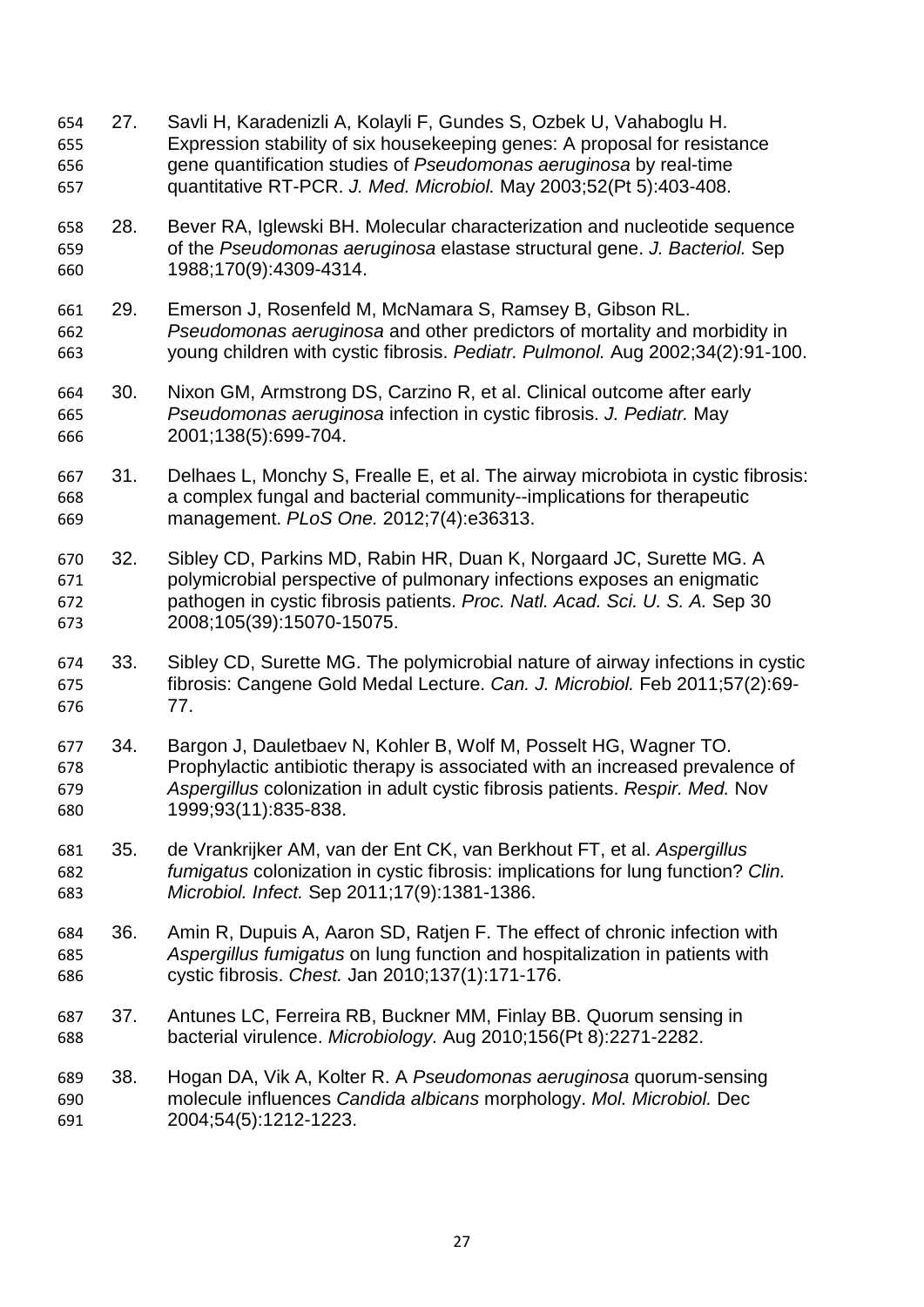- 39. Trejo-Hernandez A, Andrade-Dominguez A, Hernandez M, Encarnacion S. Interspecies competition triggers virulence and mutability in *Candida albicans-Pseudomonas aeruginosa* mixed biofilms. *ISME J.* Oct 2014;8(10):1974-1988.
- 40. Nomura K, Obata K, Keira T, et al. *Pseudomonas aeruginosa* elastase causes transient disruption of tight junctions and downregulation of PAR-2 in human nasal epithelial cells. *Respir. Res.* 2014;15:21.
- 41. Nicas TI, Iglewski BH. Production of elastase and other exoproducts by environmental isolates of *Pseudomonas aeruginosa*. *J. Clin. Microbiol.* May 1986;23(5):967-969.
- 42. Fegan M, Francis P, Hayward AC, Davis GH, Fuerst JA. Phenotypic conversion of *Pseudomonas aeruginosa* in cystic fibrosis. *J. Clin. Microbiol.*  Jun 1990;28(6):1143-1146.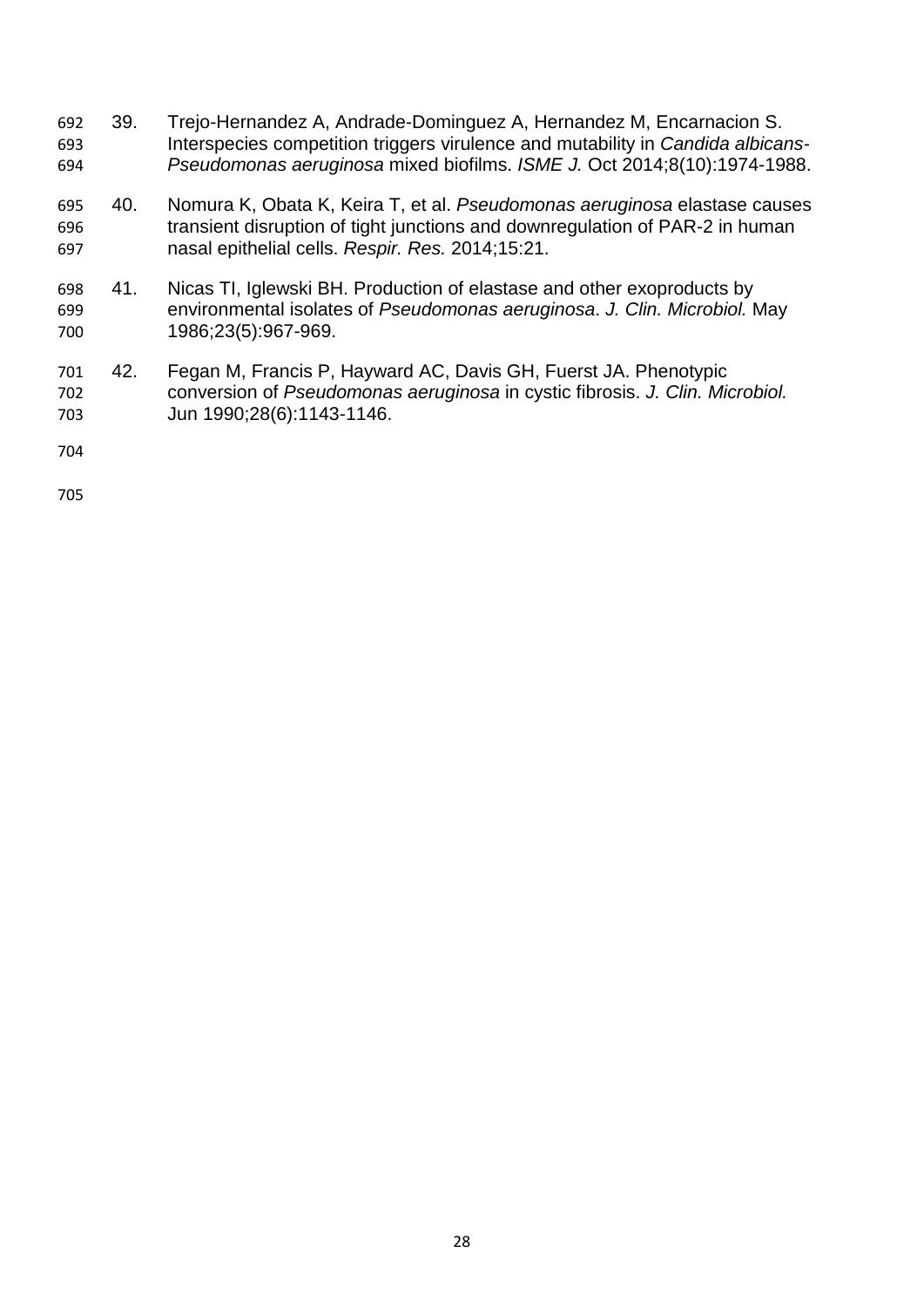## **Figure 1.** *P. aeruginosa* **and** *A. fumigatus* **interactions**

 A) *P. aeruginosa* PA14 and *A. fumigatus* Af293 agar plate interaction assay. *P. aeruginosa* was grown on the disc on the left of each image and *A. fumigatus* was grown on the disc on the right. The growth of *A. fumigatus*, on the disc on the right of the image for 5mm and 10mm spacing (i and ii), is inhibited in close proximity to *P. aeruginosa*. Growth recovered when the discs were placed 20mm apart. B) PA14 grown on ECR-LB agar for 24 h at 37°C. The zone of clearing indicates the release of elastase and degradation of the ECR complex. C) Zones of clearing of ECR-LB agar were compared for PA14 and all other *P. aeruginosa* isolates grown in the presence and absence of *A. fumigatus* at 5mm, 10mm and 20mm spacing intervals and there was no significant difference in the size of the zones of clearing in relation to the distance between the two organisms. Graph displays the mean diameter of zones of clearing for isolate PA14 and error bars indicate the standard deviation between results (One-way ANOVA, no post-test, PA14 p=0.134). D) Silver stained 720 gel with BenchMark™ protein ladder of total protein isolated from the zone of clearing produced by isolate PA01 on ECR agar. Dominant negatively stained protein band approximately 30kDa M.W. (highlighted), excised and identified by nano-electrospray tandem mass spectrometry.

 **Figure 2.** *P. aeruginosa* **elastase production in the presence of** *A. fumigatus* **biofilms.** *A. fumigatus* biofilms were grown for 24 h, killed with methanol and then incubated in co-culture with a range of *P. aeruginosa* isolates. The supernatants from the co-culture experiments were used in the ECR assay and the concentration of elastase (µg/ml) in each sample was determined by comparing the change in absorbance (degradation of the ECR compound) to a standard curve. Isolates PA14, PA01, non-mucoid clinical isolate 72707, non-mucoid clinical isolate 64531 and environmental isolate 8924 all produced significantly more elastase in the presence of methanol-killed *A. fumigatus* 24 h biofilms than in *P. aeruginosa*-only control cultures (p=0.008, p<0.0001, p=0.04, p=0.033 and p<0.0001, respectively). The mean value is plotted for each of the conditions and error bars represent the standard deviation between replicate samples. \*=p<0.05, \*\*=p<0.001, \*\*\*=p<0.0001. 

 **Figure 3. The relative expression of** *lasB* **in** *P. aeruginosa* **PA01 and PA14 grown in close proximity to** *A. fumigatus* **Af293.** The relative expression (fold-